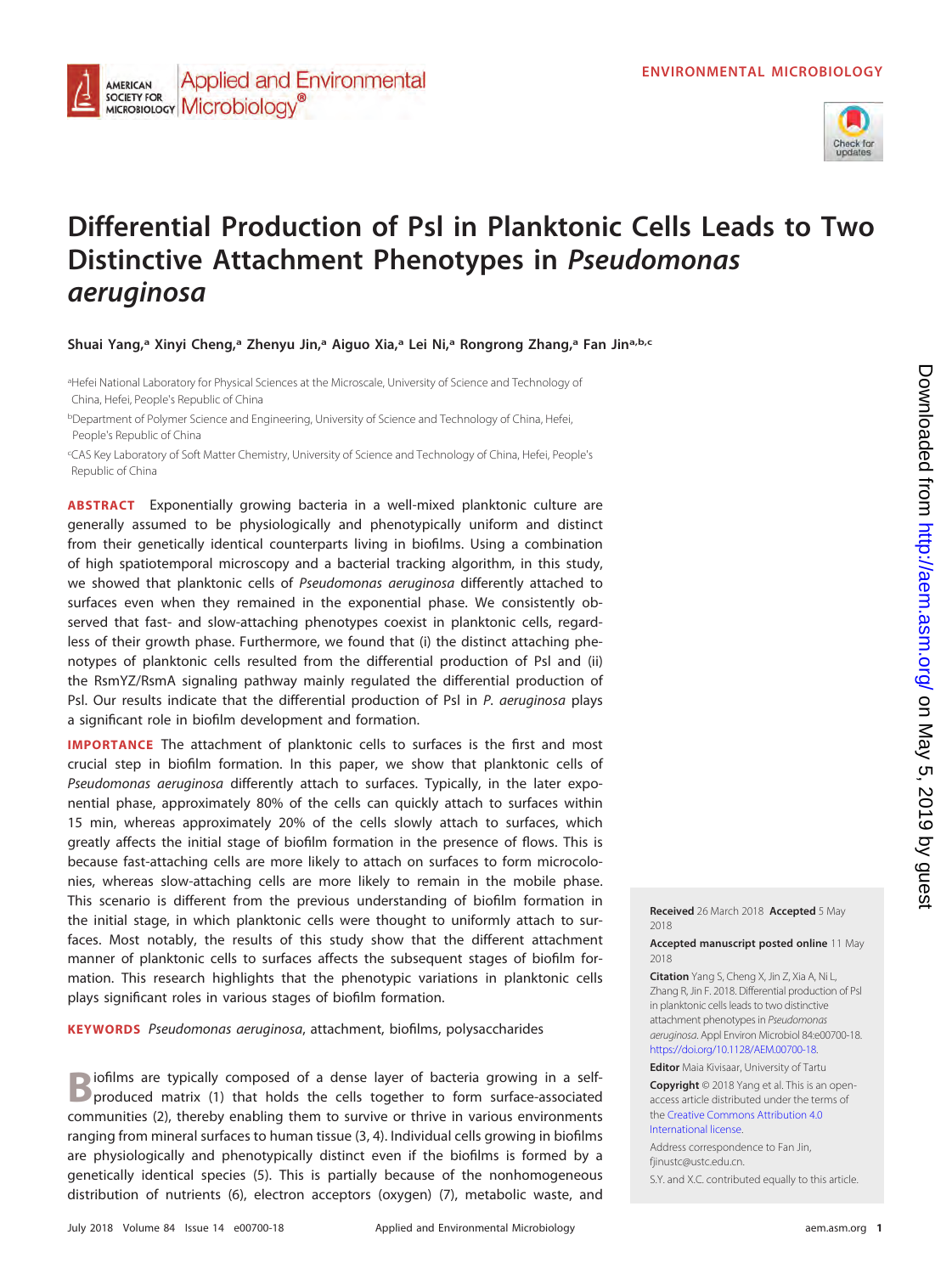signaling molecules [\(8\)](#page-16-1) in biofilms, where the local concentrations of these small molecules are determined by their diffusion rates, cell densities, and external cycling conditions [\(9\)](#page-16-2). In contrast, exponentially growing cells in a well-mixed planktonic culture are traditionally assumed to be physiologically and phenotypically uniform [\(10\)](#page-16-3). Increasingly, researchers have reported cell-to-cell heterogeneity in a variety of physiological parameters, including growth rate, chemotaxis, metabolism, nutritional acquisition, and tolerance to noxious stimuli, including antibiotics [\(11](#page-16-4)[–](#page-16-5)[16\)](#page-16-6), and this phenotypic heterogeneity in an isogenic population has been observed in many different bacterial species [\(17](#page-16-7)[–](#page-16-8)[25\)](#page-16-9). Heterogeneity in gene expression, both from individual genes and as output from more complicated gene circuits, is mainly responsible for the phenotypic variation, and it has been shown that this variation arises from fluctuations in transcription and mRNA or protein stability and/or translation, which is a fundamental property of living systems, including eukaryotes, called stochasticity [\(26](#page-16-10)[–](#page-16-11)[28\)](#page-16-12). In some cases, phenotypic heterogeneity can be attributed to population differences in the concentration of molecules such as the second messenger, c-di-GMP [\(18,](#page-16-13) [29\)](#page-16-14); notably, the differences are not simply stochastic but involve a specific molecular mechanism [\(20\)](#page-16-15).

Heterogeneity in gene expression, growth rate, division time, or nucleotide-based second messengers has been measured in individual cells. Coincidently, in this context, attaching phenotypic variation occurs in the planktonic cells of Pseudomonas aeruginosa, which causes them to form distinctive phenotypes in the development of biofilms, for which biofilm formation generally starts with bacterial attachment to a surface [\(30\)](#page-16-16).

Ni et al. showed that P. aeruginosa cells differently deploy their type IV pili in a unique manner to mediate distinctive twitching motilities with a mobile or immobile phenotype after the initial attachment of planktonic cells [\(31\)](#page-16-17). Based on these findings, we aimed to determine whether such planktonic cells are indeed phenotypically uniform, as commonly believed. Thus, in this study, we investigated how the planktonic cells of P. aeruginosa attach to surfaces by using a combination of high spatiotemporal microscopy and a bacterial tracking algorithm [\(32,](#page-16-18) [33\)](#page-16-19). We consistently observed that the planktonic cells differently attached to surfaces, regardless of their growth phase; typically, in the later exponential phase, approximately 80% of planktonic cells could quickly attach to the surface, whereas approximately 20% of cells slowly attached to the surface. Subsequently, we investigated the main molecular mechanism responsible for this phenotypic variation in planktonic cells. Our results elucidated that the RsmYZ/ RsmA signaling pathway [\(34\)](#page-16-20) differentially regulated the production of an exopolysac-charide Psl [\(35\)](#page-16-21) in planktonic cells of P. aeruginosa, thereby enabling them to differently attach on the surface. Furthermore, we examined whether this distinctive phenotypical trait of planktonic cells affects subsequent biofilm formation. Our results indicated that the differential production of Psl in P. aeruginosa plays a significant role in various stages of biofilm formation.

#### **RESULTS AND DISCUSSION**

**Planktonic cells of** *P. aeruginosa* **differently attach to surfaces.** We collected the planktonic cells of P. aeruginosa from a well-mixed culture at different culturing times, and their optical density at 600 nm  $OD<sub>600</sub>$ ) was measured. The growth curve can be used to identify the growth phase of cells (see Fig. S1 in the supplemental material). Therefore, the growth phase can be determined based on the  $OD_{600}$ , as follows: early exponential phase,  $\mathsf{OD}_{600} \leq 0.6$ ; exponential phase,  $0.6 < \mathsf{OD}_{600} \leq 0.8$ ; later exponential phase,  $0.8 <$  OD $_{600} \leq$  1.2; early stationary phase, 1.2  $<$  OD $_{600} \leq$  1.8; and later stationary phase, 1.8  $<$  OD $_{600}$   $\leq$  2.2. We recognized that the stationary phase starts from the decrease of growth rate based on the definition by Kolter et al. [\(36\)](#page-16-22). The cells were diluted to an  $OD_{600}$  of approximately 0.02 for attachment experiments (additional details are provided in Materials and Methods). By counting the surface-attached cells  $[N_{s}(t)]$  over time (t) for a total time of about 1 h, we examined how these planktonic cells collected in various growth phases attach to a glass surface. Notably, for the attach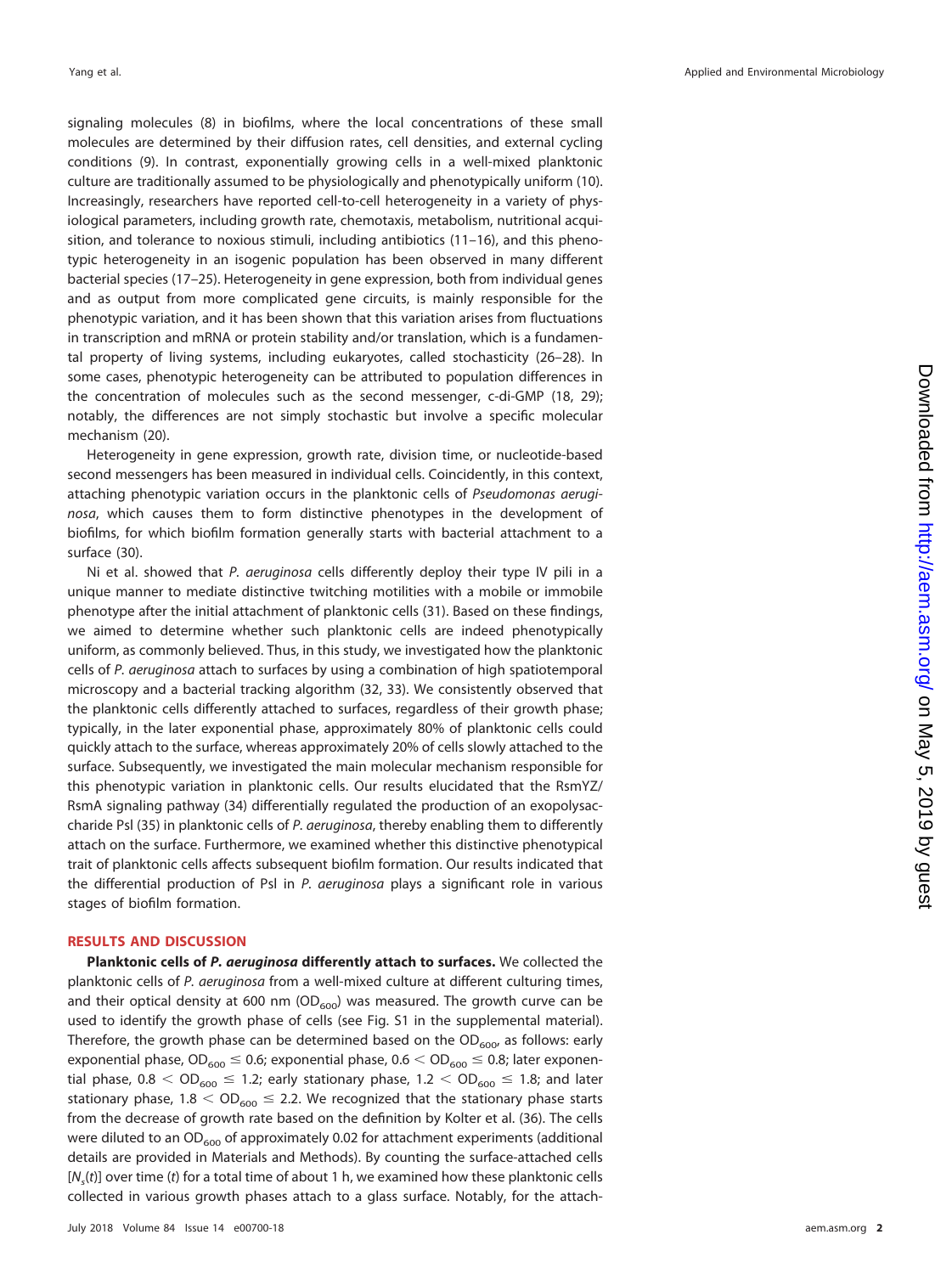ment experiments, we did not add any carbon source to the medium to ensure that the cells could not divide in the bulk or on the surface. To further confirm that, the diluted cells were sandwiched between an FAB agarose slab without a carbon source and an imaging dish glass to monitor the cells' behavior (see "Agarose slab experiments" in Materials and Methods). The results show that the cells hardly grew in medium without carbon source in 1 h and the numbers remained constant, indicated by the fact that no division events were detected in this period (Fig. S2). Additionally, using propidium iodide (PI) staining, we found that the number of dead cells was negligible and no increase of the death rate was observed when cells were deprived of the carbon source for 1 h (Fig. S3). Therefore, this experimental condition enabled the total number of cells  $[N = N<sub>s</sub>(t) + N<sub>b</sub>(t)]$  to remain constant, where  $N<sub>s</sub>(t)$  is the number of cells attached on the surface and  $N<sub>b</sub>(t)$  represents the planktonic cells in the bulk at a certain time. Based on the simplification that the number of detaching cells is negligible (Fig. S4), we investigated the cells' attachment behaviors by determining the attaching kinetics (see "Mathematical model" in Materials and Methods).

Our results indicate the following. (i) The attaching kinetics of the planktonic cells of P. aeruginosa  $[N_b(t)/N]$  always follow a double exponential decay, regardless of their growth phase [\(Fig. 1A\)](#page-3-0). This shows that a fast- and slow-attaching phenotypes instinctively coexist in the planktonic cells of P. aeruginosa. (ii) The cell faction  $N_b^{\rm fast}\!N$  that results from the fast-attaching phenotype is positively related to OD<sub>600</sub> [\(Fig. 1B\)](#page-3-0), indicating that the stationary phase contains more planktonic cells with the fast-attaching phenotype. (iii) The attaching rates contrast for the two phenotypes. In the later exponential phase, the attaching rate  $\alpha_{\text{fast}} = 5.45 \times 10^{-3} \text{ s}^{-1}$ ] that results from the fast-attaching phenotype is typically 20 times higher than that  $[\alpha_{slow} = 2.52 \times 10^{-4} \text{ s}^{-1}]$  which results from the slow-attaching phenotype [\(Fig.](#page-3-0) 1C). (iv)  $\alpha_{\text{fast}}$  or  $\alpha_{\text{slow}}$  weakly depends on the growth phase [\(Fig. 1C\)](#page-3-0).

**Differential production of polysaccharide Psl enables planktonic** *P. aeruginosa* **to differently attach to surfaces.** The surface attachment of the planktonic cells of P. aeruginosa depends on various adhesion factors, mainly surface appendages (type IV pili), different polysaccharides (Psl, Pel, or alginate) [\(37\)](#page-16-23), and adhesion proteins (CdrA) [\(38\)](#page-16-24). To reveal which adhesion factor enables planktonic cells to differently attach to surfaces, we screened the factors by using specific mutant strains with deficiency in production of the corresponding adhesion factor [\(Table 1\)](#page-4-0). [Figure 2Aii](#page-5-0) to [vi](#page-5-0) show that the fast-attaching phenotype entirely disappeared in the planktonic cells which were deficient in production of Psl [\(Fig. 2Aii\)](#page-5-0), whereas the fast- and slow-attaching phenotypes remained in the other mutant strains [\(Fig. 2Aiii](#page-5-0) to [vi\)](#page-5-0). Notably, the changes of  $N_b^{\rm fast}\!N$  [\(Fig. 2B\)](#page-5-0),  $\alpha_{\rm fast}$  and  $\alpha_{\rm slow}$  [\(Fig. 2C\)](#page-5-0) were minor in the *pilA, pelB, algD,* and *cdrAB* mutant strains. These results indicate that Psl is an essential adhesion factor that enables planktonic cells to quickly attach to surfaces.

We next intended to employ a gene expression reporter to examine the difference in the expression of Psl in single planktonic cells of  $P$ . *aeruginosa*. The psl operon is composed of 16 genes (pslABCDEFGHIJKLOMNP) that govern the synthesis and secretion of Psl [\(39,](#page-16-25) [40\)](#page-16-26). We first constructed several direct reporters for the detection of Psl expression in which the intact upstream regions of the psl operon were directly fused to a fluorescent protein, but the fluorescence signals of the direct reporters were not sufficiently strong to be observed (Fig. S6). Karig and Weiss presented a technique for detecting weak responses using signal-amplifying genetic circuits and applied this technique to reveal previously undetectable responses of several quorum sensing controlled promoters from P. aeruginosa [\(41\)](#page-16-27). That the technique can amplify weak signals with greater sensitivity inspired us to construct similar genetic circuits. Therefore, we finally engineered an inverted reporter to amplify the weak signal of the psl operon (see Materials and Methods). Particularly, in the strain harboring the inverted amplifier reporter, the enhanced green fluorescent protein (EGFP) fluorescence, as a proxy for the Psl expression level, should be negatively related to the expression of the psl operon. To validate the use of EGFP fluorescence for measuring the Psl production at a single-cell level, we used a tetramethyl rhodamine isocyanate (TRITC)-conjugated,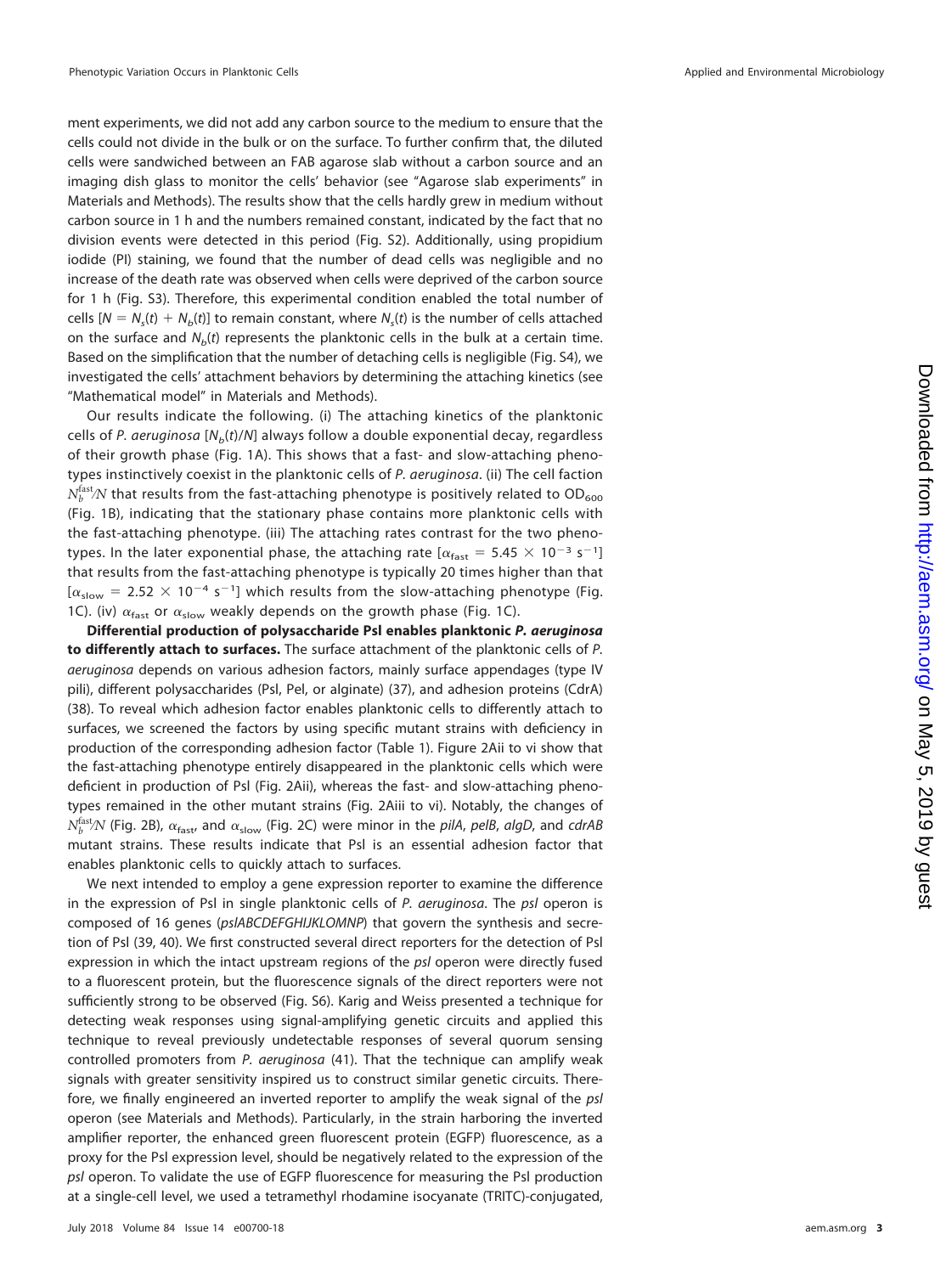

<span id="page-3-0"></span>**FIG 1** Two distinct attaching phenotypes coexist in the planktonic cells of P. aeruginosa. (A) The attachment kinetics of planktonic P. aeruginosa cells  $[N_b(t)/N]$  in different growth phases always shows a two-exponent decrease. (i) lag phase (OD<sub>600</sub>  $\sim$  0.3), (ii) early exponential phase (OD<sub>600</sub>  $\sim$  0.6), (iii) exponential phase (OD<sub>600</sub>  $\sim$ 0.8), (iv) later exponential phase (OD<sub>600</sub>  $\sim$  1.2), (v) stationary phase (OD<sub>600</sub>  $\sim$  1.8), and (vi) later stationary phase (OD<sub>600</sub>  $\sim$  2.2). The solid yellow line is a two-exponential fit to the experimental data (blue circles). (B and C) Fraction of cell numbers of the fast-attaching ( $N_{\text{fast}}$ ) or slow-attaching ( $N_{\text{slow}}$ ) phenotype (B) and corresponding attaching rate ( $\alpha_{fast}$  or  $\alpha_{slow}$ ) (C) were attained by data fitted and analyzed (supplemental material), indicating attaching character of two obviously different phenotypes. Error bars depict the standard deviations from 3 biological replicates. Experiments in panel A were carried out at least three times, and results from one representative example are shown.

Psl-specific lectin [\(42\)](#page-16-28) to stain the cells and simultaneously measured the invertedreporter-caused EGFP fluorescence in individual cells. We observed that the EGFP intensities were negatively related to the fluorescent intensities caused by lectin staining (correlation coefficient  $= -0.45$  [\[Fig. 3A\]](#page-6-0)), indicating that cells with higher levels of psl operon expression (lower EGFP intensities) produced more Psl [\(Fig. 3B](#page-6-0) to [E\)](#page-6-0). This result validated the functionality of the inverted reporter. Subsequently, we examined the difference in Psl expression between surface-attached bacteria and cells remaining in the bulk. Wild-type PAO1 carrying the inverted Psl expression reporter strain was used for attachment experiments. After 30 min, the surface-attached cells were immediately imaged for measuring the EGFP fluorescence intensity and the bulk populations were gently pipetted out for imaging using the agarose slab method (see Materials and Methods). We observed that the surface-attached cells showed a higher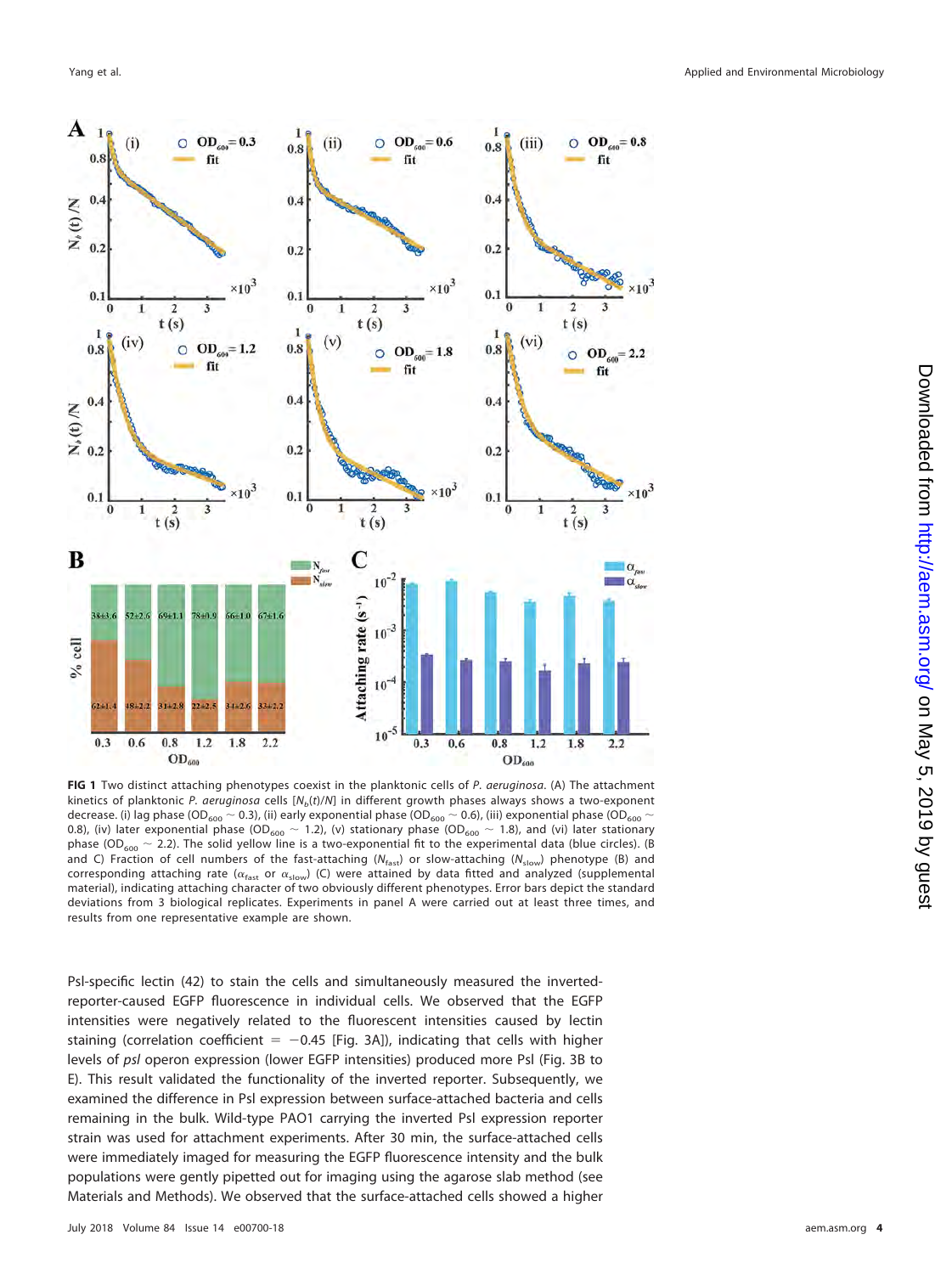<span id="page-4-0"></span>

|  |  | TABLE 1 Strains used in this study |  |  |  |  |
|--|--|------------------------------------|--|--|--|--|
|--|--|------------------------------------|--|--|--|--|

| <b>Strain</b>          | Genotype, description, or relevant characteristics                                                                                    | Source        |
|------------------------|---------------------------------------------------------------------------------------------------------------------------------------|---------------|
| Escherichia coli       |                                                                                                                                       |               |
| Top10                  | F- mcrA Δ(mrr-hsdRMS-mcrBC) φ80lacZΔM15 ΔlacX74 recA1 araD139 Δ(ara-leu)7697 galU                                                     | Invitrogen    |
|                        | galK rpsL(Nal <sup>r</sup> ) endA1 nupG                                                                                               |               |
| Pseudomonas aeruginosa |                                                                                                                                       |               |
| PAO1                   | Wild-type P. aeruginosa strain                                                                                                        | J. D. Shrout  |
| PAOYs1                 | psIBCD inactivated in PAO1; nonresistant                                                                                              | Present study |
| PAOY <sub>s2</sub>     | pelB inactivated in PAO1; nonresistant                                                                                                | J. D. Shrout  |
| PAOYs3                 | algD inactivated in PAO1; nonresistant                                                                                                | J. D. Shrout  |
| PAOYs4                 | pilA inactivated in PAO1; nonresistant                                                                                                | Present study |
| PAOYs5                 | cdrAB inactivated in PAO1; nonresistant                                                                                               | Present study |
| PAOY <sub>s6</sub>     | algU inactivated in PAO1; nonresistant                                                                                                | Present study |
| PAOY <sub>s7</sub>     | rpoS inactivated in PAO1; nonresistant                                                                                                | Present study |
| PAOY <sub>s8</sub>     | ppyR inactivated in PAO1; nonresistant                                                                                                | Present study |
| PAOY <sub>s9</sub>     | lasR inactivated in PAO1: nonresistant                                                                                                | J. D. Shrout  |
| PAOYs10                | amrZ inactivated in PAO1; nonresistant                                                                                                | Present study |
| PAOYs11                | rsmA inactivated in PAO1; nonresistant                                                                                                | Present study |
| PAOYs12                | rsmA and psIBCD inactivated in PAO1; nonresistant                                                                                     | Present study |
| B0034psl-PAO1          | PAO1 in which the RBS region of psl operon was replaced with a constitutive prokaryotic                                               | Present study |
|                        | RBS BBa B0034 (iGEM biobrick); nonresistant                                                                                           |               |
| PAO1::RYS-1            | PAO1 containing a gene encoding EGFP directly under the control of the psl promoter<br>integrated at the attTn7 site; Gm <sup>r</sup> | Present study |
| PAO1::RYS-2            | Strain for amplifying signal. PAO1 integrated by the inverted Psl expression reporter<br>RYS-2 at the attTn7 site: Gm <sup>r</sup>    | Present study |
| psIBCD::RYS-2          | ∆pslBCD integrated by RYS-2 at the attTn7 site; Gm <sup>r</sup>                                                                       | Present study |
| B0034psl::RYS-3        | ∆pslBCD integrated by RYS-3 at the attTn7 site; Gm <sup>r</sup>                                                                       | Present study |
| PAO1::RYS-1a           | Gene marker of Gm <sup>r</sup> of PAO1::RYS-1 is excised; nonresistant                                                                | Present study |
| PAO1::RYS-2a           | Gene marker of Gm <sup>r</sup> of PAO1::RYS-2 is excised; nonresistant                                                                | Present study |
| psIBCD::RYS-2a         | Gene marker of Gm <sup>r</sup> of pslBCD::RYS-2 is excised; nonresistant                                                              | Present study |
| B0034psl::RYS-3a       | Gene marker of Gm <sup>r</sup> of B0034psl::RYS-3 is excised; nonresistant                                                            | Present study |
| PAO1::RYS-4            | PAO1 harboring the RsmY reporter, RYS-4; Gm <sup>r</sup>                                                                              | Present study |
| PAO1::RYS-5            | PAO1 harboring the RsmZ reporter, RYS-5; Gm <sup>r</sup>                                                                              | Present study |
| PAO1::RYS-6            | PAO1 harboring the RsmA reporter, RYS-6; Gm <sup>r</sup>                                                                              | Present study |
| PAO1-egfp              | PAO1 tagged by EGFP integrated at the attTn7 site; Gmr                                                                                | Present study |
| B0034psl-eqfp          | B0034psl-PAO1 tagged by EGFP at the attTn7 site; Gm <sup>r</sup>                                                                      | Present study |
| psIBCD-egfp            | ∆pslBCD tagged by EGFP at the attTn7 site; Gm <sup>r</sup>                                                                            | Present study |

Psl expression level, with only 2% of cells having an EGFP intensity greater than 500 arbitrary units (a.u.), whereas that proportion of the cells remaining in the bulk accounted for 20%, with 10% greater than 1,000 a.u. [\(Fig. 3F\)](#page-6-0), which indicates that the cells with the slow-attaching phenotype have less production of Psl and these cells are more likely to stay at the mobile phase. Additionally, we tracked the attached cells using the sophisticated algorithm mentioned above to exclude the possibility that the cells having higher Psl expression may be due to attachment (Fig. S7). These results demonstrate that the planktonic cells have differential production of Psl, which enables planktonic P. aeruginosa to differently attach to surfaces.

**The RsmYZ/RsmA pathway mainly regulates the differentially expressed** *psl* **operon in** *P. aeruginosa***.** Autoinduction is a common mechanism that enables single cells to differentially express genes with epigenetic traits [\(43\)](#page-16-29). To examine whether the differentially expressed psl operon in single planktonic cells is attributed to autoinduc-tion [\(44\)](#page-16-30), we knocked out the genes psIBCD in the PsI reporter strain. [Figure 4](#page-7-0) shows that almost the same distributions of fluorescence were observed for the strain PAO1 and the strain PAOYs1 ( $\Delta pSBCD$  mutant) (PAO1, mean of 3.12  $\times$  10<sup>2</sup> a.u. and standard deviation of 3.08  $\times$  10<sup>2</sup> a.u.; PAOYs1, mean of 3.23  $\times$  10<sup>2</sup> a.u. and standard deviation of 3.14  $\times$  10<sup>2</sup> a.u.), indicating that the mutant cells ( $\Delta ps/BCD$ ) still differentially expressed the psl operon. The results imply that the differentially expressed psl operon results from upstream regulations. Subsequently, we knocked out the transcriptional regulators of algU, rpoS, ppyR, lasR, and amrZ or the posttranscriptional regulator of rsmA in the wild-type strain; these factors have been shown to regulate the expression of the psl operon [\(35,](#page-16-21) [45](#page-16-31)[–](#page-16-32)[49\)](#page-16-33). Our results indicated that the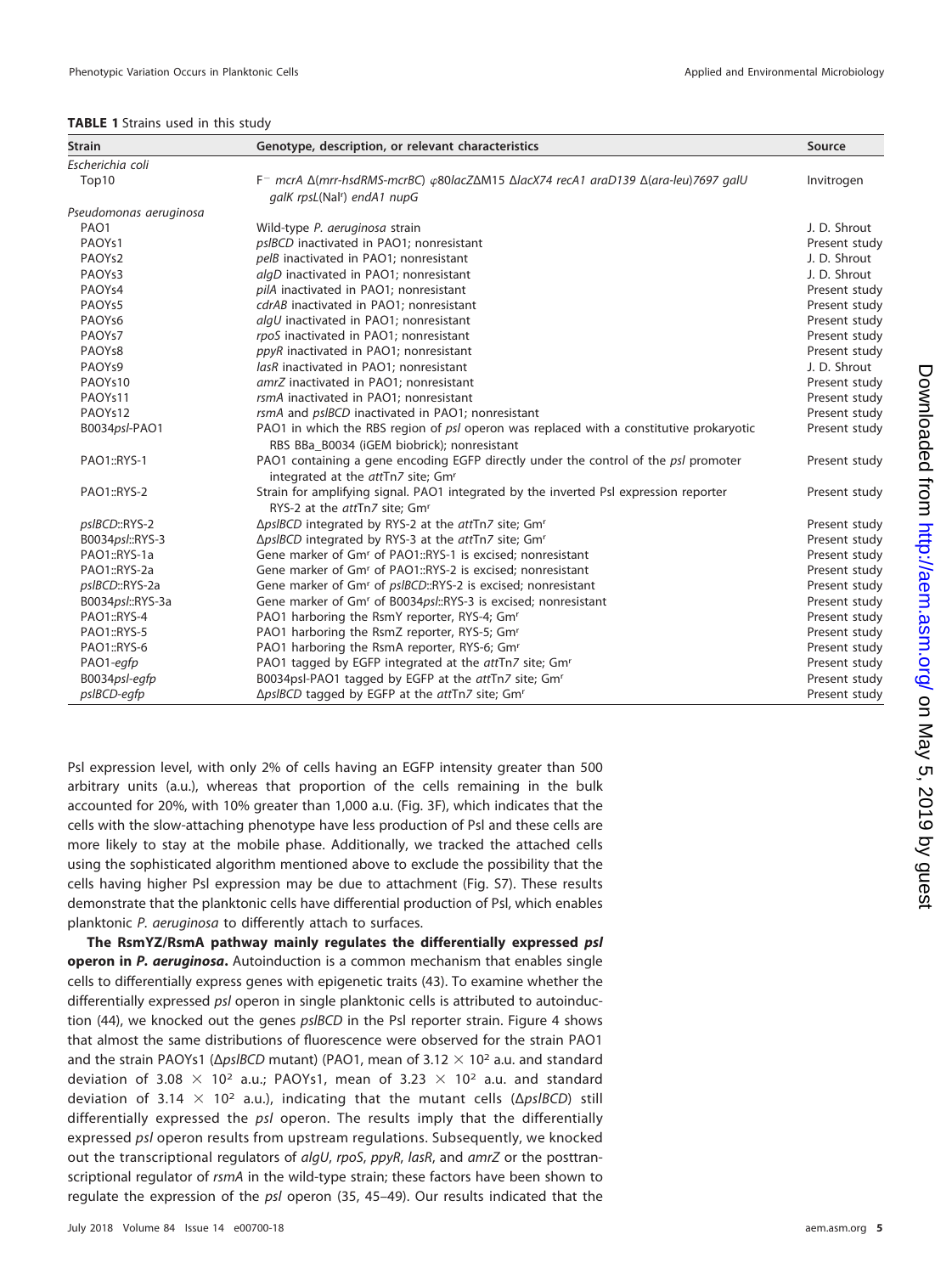

<span id="page-5-0"></span>**FIG 2** Polysaccharide Psl enables planktonic cells to differently attach to surfaces, and this is attributed to the RsmYZ/RsmA regulational pathway. (A) Attachment kinetics of planktonic cells [N<sub>b</sub>(t)/N] of P. aeruginosa mutant strains. Each mutant has no discernible effect on cell growth (Fig. S5), and we conducted attachment experiments for these mutants at the identical growth phase (later exponential phase,  $OD_{600} \sim 1.2$ ) as follows: for the wild type as a control (i); for adhesion factors, including different polysaccharides (Psl, Pel, or alginate), surface appendages (type IV pili), and adhesion proteins (CdrAB), which reveal that the differential production of polysaccharide Psl enables planktonic P. aeruginosa to differently attach on surfaces (ii to vi); for regulators of Psl expression, containing transcriptional regulators (algU, rpoS, ppyR, lasR, and amrZ) and the posttranscriptional regulator (rsmA), showing that a distinctive RsmA regulational pathway predominates the differential expression of Psl (vii to xii); for a nucleotide substitution strain in which the site of RsmA binding to the 5' untranslated region (UTR) of the psl operon was replaced with artificial designed sequence BBa\_B0034, further confirming the regulation (xiii); and for the ΔrsmA ΔpslBCD double mutant strain (xiv). (B) From left to right in the chart, the single stacked bar shows the fraction of two distinct attaching phenotypes (N<sub>fast</sub> and N<sub>slow</sub>) in the mutant strains as described for panel A. (C) The graph contains 14 groups of two bars; each bar of one group was used for displaying the attachment rate ( $\alpha_{\text{fast}}$  or  $\alpha_{\text{slow}}$ ) of each mutant strain. The asterisks indicate where the color-marked attaching phenotype was not detected in the strain. Error bars depict the SDs from 3 biological replicates. Experiments in panel A were carried out at least three times, and results from one representative example are shown.

planktonic cells of the strain PAOYs11 (ΔrsmA mutant) uniformly attached to the surface [\(Fig. 2Axii\)](#page-5-0), whereas the planktonic cells of strains PAOYs6, PAOYs7, PAOYs8, PAOYs9, and PAOYs10 still differently attached to the surface [\(Fig. 2Avii](#page-5-0) to [xi,](#page-5-0) [B,](#page-5-0) and [C\)](#page-5-0). RsmA is a global regulator [\(34,](#page-16-20) [50\)](#page-16-34) that directly or indirectly controls the expression of hundreds of genes in P. aeruginosa through a small RNA regulational pathway (RsmYZ/ RsmA). Consequently, knocking out rsmA may affect global genes expressions in P. aeruginosa. To further confirm that the RsmYZ/RsmA pathway mainly regulates the differentially expressed psl operon in the planktonic cells of P. aeruginosa, on the one hand, we replaced the regulation motif overlapping the genuine ribosome binding site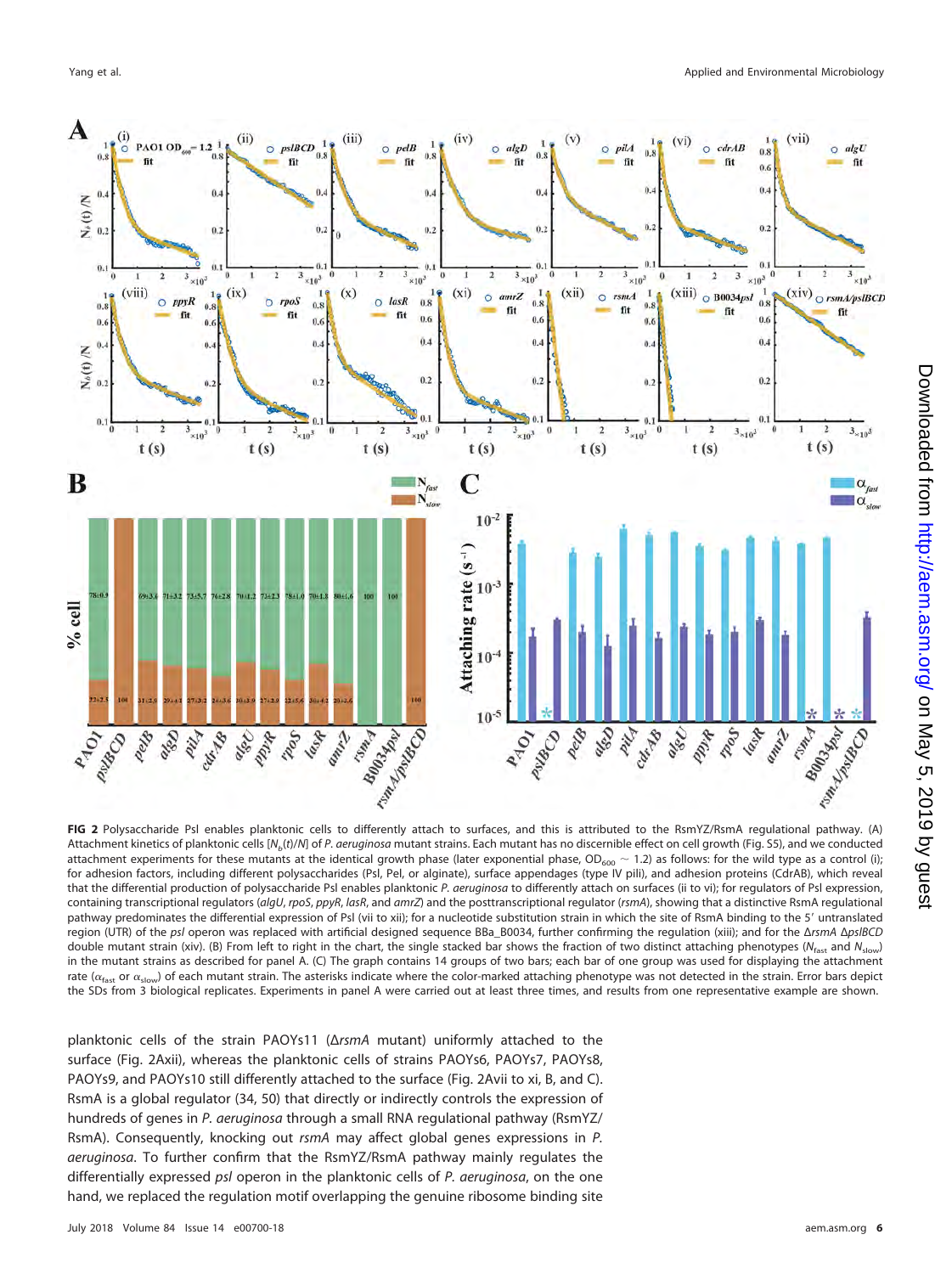

<span id="page-6-0"></span>**FIG 3** Cells that remain in the bulk have lower Psl expression than surface-attached cells. (A) The inverted reporter functionality was validated using Psl lectin staining: the correlation coefficient between the EGFP intensities and the fluorescent intensities caused by lectin staining is negative  $(-0.45)$ . Every blue circle in the plot diagram represents one counted cell; more than 10<sup>3</sup> cells from 3 replicates were analyzed. (B) Representative fluorescence microscopy of P. aeruginosa cells harboring the inverted Psl expression reporter. (C) Corresponding Psl lectin-stained fluorescence image. (D) Bright-field (BF) image showing all cells. (E) An overlay of EGFP reporter (B) and lectin-stained (C) fluorescence images is depicted. Scale bars for all images are 5  $\mu$ m. (F) The cells staying in the bulk after attaching to a glass surface have a 10-fold-higher proportion of cells with lower Psl expression (fluorescence intensity of EGFP greater than 500 a.u.) than surface-attached cells (20% versus 2%), implying that the slow-attaching phenotype cells have a lower Psl expression level. Error bars represent means SDs with three biological replicates. \*\*\*,  $P < 0.001$  (Student's t test).

(RBS) in the psl operon with a designed constitutive prokaryotic RBS, BBa\_B0034 (iGEM biobrick), which cannot be regulated by RsmA; on the other hand, we constructed an ΔrsmA ΔpslBCD double mutant strain, PAOYs12. It was shown that after the replacement of the RBS in the psl operon (strain B0034psl-PAO1), the planktonic cells uniformly attached to the surfaces similar to that observed in the cells of PAOYs11, whereas the planktonic cells of the PAOYs12 mutant showed the slow-attaching phenotype, similar to the cells of the strain PAOYs1 (ΔpslBCD single mutant), indicating that the fastattaching phenotype of the ΔrsmA mutant is caused by its direct regulation of the psl operon [\(Fig. 2Axiii](#page-5-0) and [xiv,](#page-5-0) [B,](#page-5-0) and [C\)](#page-5-0).

Next, we aimed to determine the RsmY/RsmZ/RsmA levels in bulk and surfaceattached cells. As small RNAs' functionalities are manifested at a transcriptional level, we constructed transcriptional ( $rsmY$  and  $rsmZ$ ) or translational ( $rsmA$ ) fluorescence reporter fusions to these genes, respectively. The transcriptional reporter of rsmY and rsmZ carries an RNase III processing site [\(51\)](#page-17-0) that is located between the promoter and the RBS of the *mScarletI* gene [\(52\)](#page-17-1), which ensures construction of transcriptional fusions that are translated independently of the fusion sequences, and we engineered direct translational fusions of rsmA to the mScarletI gene. In a way similar to that used for measuring Psl expression difference between the bulk and surface-attached cells, we determined the RsmY, RsmZ, and RsmA levels for the two populations by measuring the mScarletI fluorescence of the corresponding reporter. Our results show that the level of RsmY expression in surface-attached cells was slightly higher than in bulk populations, and similar results were obtained for RsmZ expression [\(Fig. 5A](#page-8-0) and [B;](#page-8-0) left and middle). Further analytical results demonstrated that the proportion of low small RNAs (fluorescence intensities less than 800 a.u. and 400 a.u. for RsmY and RsmZ,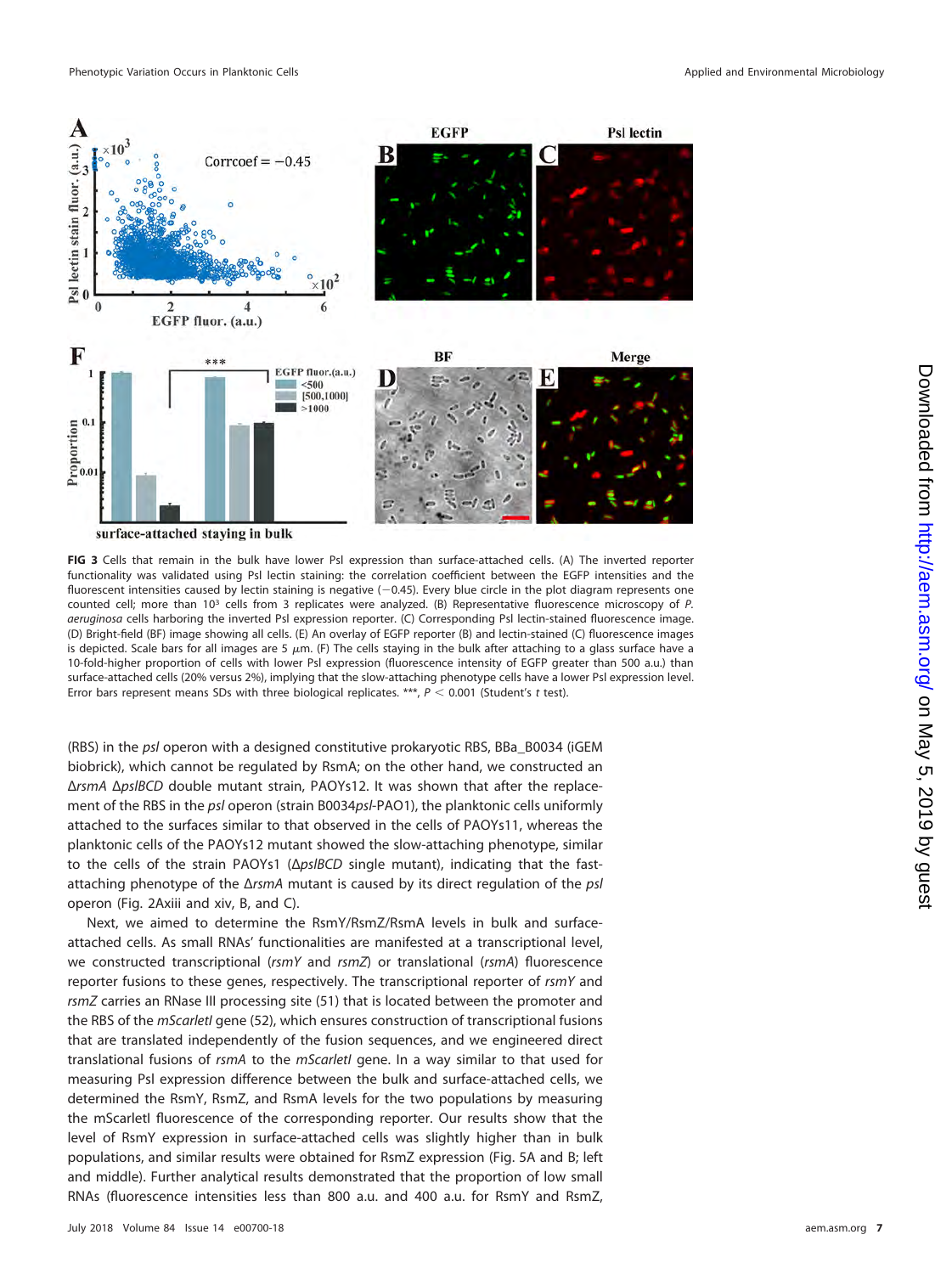

<span id="page-7-0"></span>**FIG 4** Differentially expressing psl operon is not caused by auto-induction of its expression of extracellular polysaccharide Psl. (A and B) Distribution of EGFP fluorescence of single planktonic cells for PAO1 (A) and PAOYs1 (ΔpslBCD mutant) (B) harboring the inverted Psl expression reporter in the exponential phase (cell number,  $>$ 104, collected from 3 replicates). (C) Probability density estimate at 100 points for the fluorescence intensity of single cells. The estimate is based on a normal kernel function, and the results show that almost the same distributions were observed between the two strains, indicating that phenotypic variability still existed in PAOYs1. (D and E) Fluorescence images were obtained by confocal microscopy of the inverted Psl expression reporter for the strains PAO1 (D) and PAOYs1 (E), respectively. Scale bars, 5  $\mu$ m.

respectively.) for bulk populations was approximately two times as high as for surfaceattached cells [\(Fig. 5A](#page-8-0) and [B;](#page-8-0) right; RsmY, 28% versus 17%, and RsmZ, 50% versus 35%), whereas the proportions of high small RNAs were much lower (RsmY, 19% versus 37%, and RsmZ, 12% versus 20%). Additionally, we did not detect any difference in RsmA expression between the two populations [\(Fig. 5C\)](#page-8-0). Together, our results demonstrated that the RsmYZ/RsmA pathway mainly regulates the differentially expressed psl operon in planktonic cells of P. aeruginosa.

We further examined the phenotypic difference in expression of the psl operon among strains PAO1, B0034psl-PAO1, and PAOYs1. A corresponding inverted reporter for strain B0034psl-PAO1 was constructed in which the regulation motif was similarly replaced with B0034. We then quantified the expression heterogeneity of the psl operon by computing the coefficient of variation (CV; standard deviation divided by the mean) [\(53\)](#page-17-2) as the relative deviation of EGFP fluorescence. Indeed, a small CV corresponds to a tight distribution centered around the mean, hence a small cell-to-cell variability; a large CV corresponds to a loose distribution, indicating large cell-to-cell variability. The results show that PAO1 and PAOYs1 have a 3-fold-higher CV for EGFP fluorescence than B0034psl-PAO1, indicating a differentially expressed psl operon in PAO1 and the PAOYs1 mutant [\(Fig. 6A,](#page-9-0) left part). Although PAOYs1 shows only the slow-attaching phenotype because of deficiency in production of Psl, the regulation motifs of the psl operon still function, and thus, the expression of the psl operon remains differential. Likewise, we quantified the Psl expression by computing the CV of lectin binding fluorescence. The cells of each strain were stained by the Psl-specific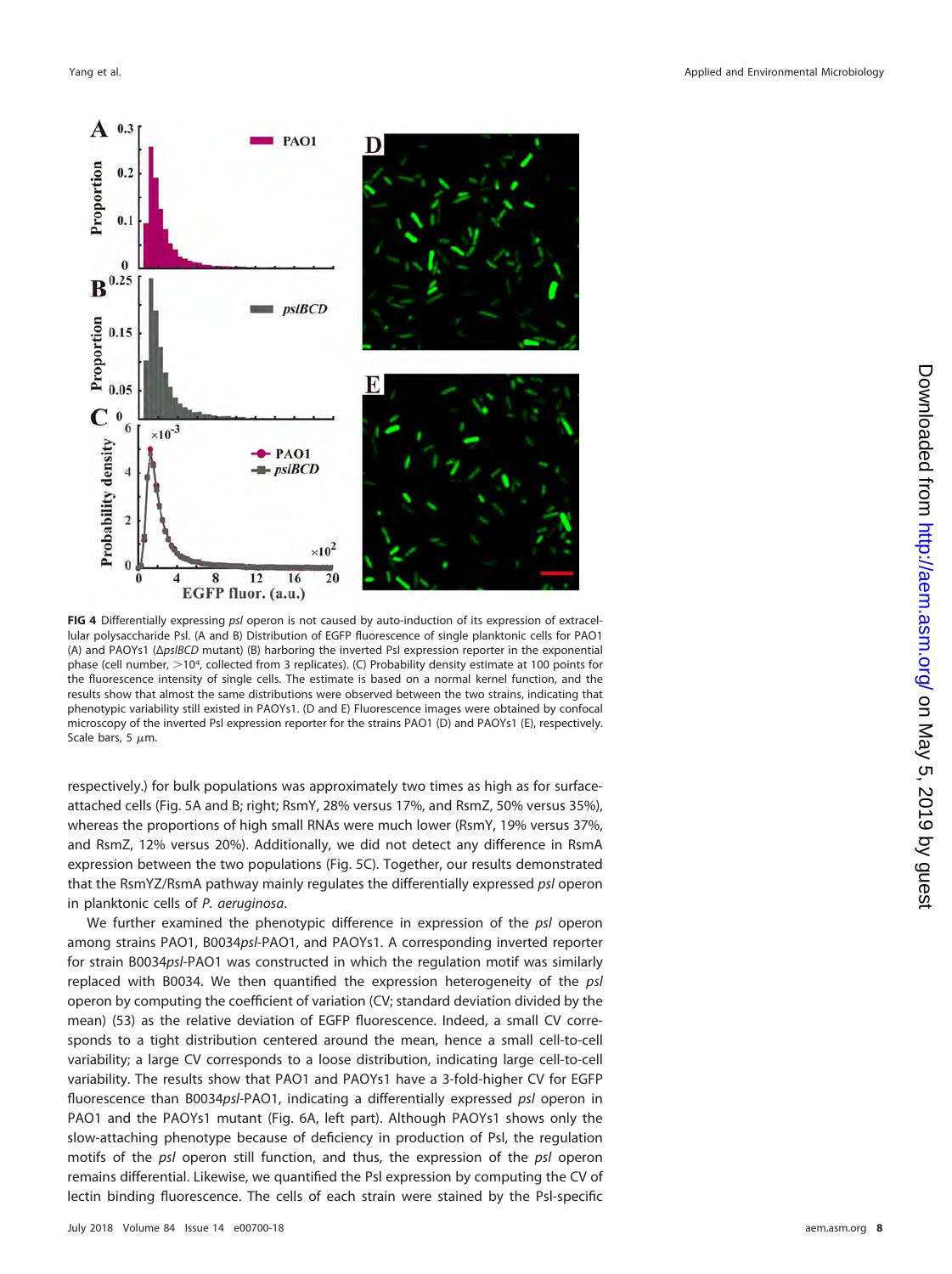



<span id="page-8-0"></span>**FIG 5** RsmYZ/RsmA regulates the differentially expressed psl operon in P. aeruginoasa. The RsmY, RsmZ, and RsmA expression levels were determined between the populations of bulk and surface-attached cells by measuring the fluorescence of the corresponding reporter. (A) Difference in expression of RsmY between two populations. (B) The difference of RsmZ expression was shown in a similar way. (Left) Distribution of single cell fluorescence for two populations (cell number, 3,000, collected from 3 replicates); (middle) mean fluorescence intensity; (right) analytical classification results. The results show that the proportion of small RNAs (fluorescence intensities smaller than 800 a.u. and 400 a.u. for RsmY and RsmZ, respectively) for bulk populations was approximately two times as high as for surface-attached cells (RsmY, 28% versus 17%, and RsmZ, 50% versus 35%), whereas the surface-attached cells had approximately a 2-fold-higher proportion of small RNAs (fluorescence intensities larger than 1,500 a.u. and 800 a.u. for RsmY and RsmZ, respectively) than bulk populations (RsmY, 37% versus 19%, and RsmZ, 20% versus 12%), which indicates that the cells in bulk had a lower expression of RsmY and RsmZ. (C) The distribution of RsmA levels for bulk (left) and surface-attached (middle) cells and the mean intensity (right) are displayed. Nearly the same distributions were observed and no differences were detected in RsmA expression between the two populations. In panels A, B, and C, error bars represent SDs from three biological replicates. NS, not significant. \*,  $P < 0.05$ ; \*\*,  $P < 0.01$ ; \*\*\*,  $P < 0.001$  (Student's t test).

lectin and the binding fluorescence was measured in individual cells. The CV for lectin binding fluorescence for PAO1 was approximately three times as high as that for the strain B0034psl-PAO1 and much higher than that for PAOYs1, consistent with our previous results showing that the levels of expression of Psl of PAOYs1 and B0034psl-PAO1 are more uniform [\(Fig. 6A,](#page-9-0) right part). Collectively, these results further confirmed that planktonic cells of P. aeruginosa produced polysaccharide Psl differentially and the RsmA pathway mainly regulates the differentially expressed psl operon.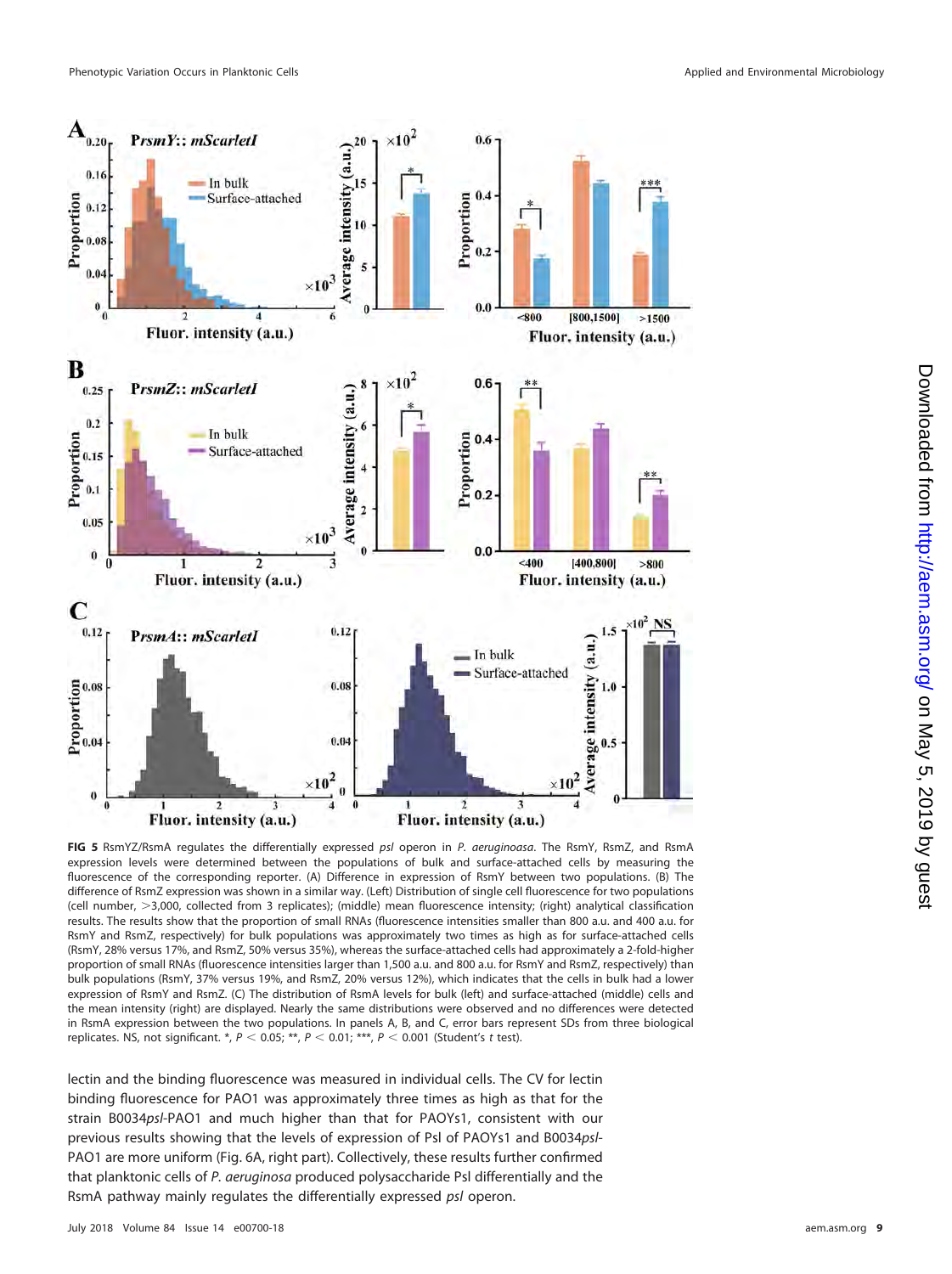

<span id="page-9-0"></span>**FIG 6** Differential production of Psl impacts cell behavior during biofilm development in P. aeruginosa. (A) The expression heterogeneity of the psl operon was quantified by computing the coefficient of variation (CV) of EGFP fluorescence (left), and the heterogeneity of Psl expression was determined by computing the CV of lectin binding fluorescence for PAO1, B0034psl-PAO1, and PAOYs1 (ΔpslBCD mutant) (right). Error bars correspond to SDs from three replicates. \*\*\*,  $P < 0.001$  (Student's t test). (B) The time-varying fluorescence intensity of wild-type cells harboring the inverted Psl expression reporter in flow cell experiments indicates that attached cells having more Psl expression (EGFP intensity lower than 300 a.u.) could divide and differentiate into cells with lower Psl expression levels (EGFP intensity greater than 500 a.u.), indicated by the CV increasing markedly (from 37% [0 h] to 78% [6 h]). (C to E) Representative bright-field images for PAO1, B0034ps/-PAO1, and PAOYs1 in flow cells at  $\sim$ 10 h. Experiments shown in panels B to E were carried out in triplicate, and representative data are shown. Scale bars, 5  $\mu$ m.

### **Differential production of Psl in planktonic cells impacts biofilm formation.** To

investigate whether the differential production of Psl in planktonic cells affects subsequent biofilm formation, we continuously cultured the Psl differentially expressing (wild-type) strain, the Psl uniformly expressing strain (B0034psl-PAO1), and the slowattaching strain PAOYs1 in a flow cell, thereby enabling these strains to form biofilms. First, using bright-field microscopy, we carefully determined the difference in biofilm formation in the early stage among these three strains. Subsequently, we used a high-throughput bacterial tracking algorithm to identify division and postdivision cell fates [\(54\)](#page-17-3) and further reconstruct the genealogical trees from one mother cell [\(Fig. 7A,](#page-10-0) [B,](#page-10-0) and [C\)](#page-10-0). We distinguished three possibilities: both postdivision cells attach or leave or one cell stays and the other leaves (see "Data analysis" in the supplemental material). The probability of only one cell staying accounts for the largest proportion for the wild type (higher than 40% [\[Fig. 7D\]](#page-10-0)). In contrast, the probability of both cells staying for the B0034psl-PAO1 mutant approaches 80%, approximately three times higher than that for the wild type, and the probability of both cells leaving for strain PAOYs1 has the highest proportion (60% [\[Fig. 7D\]](#page-10-0)). Our results indicated the following. (i) The two daughter cells of the Psl differentially expressing strain PAO1 typically exhibited asymmetrical detachment behaviors after division [\(Fig. 7A\)](#page-10-0); one daughter cell preferred to remain attached on surfaces, whereas the other preferred to detach from surfaces [\(Fig. 7A](#page-10-0) and [D\)](#page-10-0). (ii) In contrast, the daughter cells of the Psl uniformly expressing strain B0034psl-PAO1 both preferred to remain attached on surfaces [\(Fig. 7B](#page-10-0) and [D\)](#page-10-0), and both daughter cells of PAOYs1 were prone to detach under flow as a result of deficient production of Psl [\(Fig. 7C](#page-10-0) and [D\)](#page-10-0). These findings suggest that the differential produc-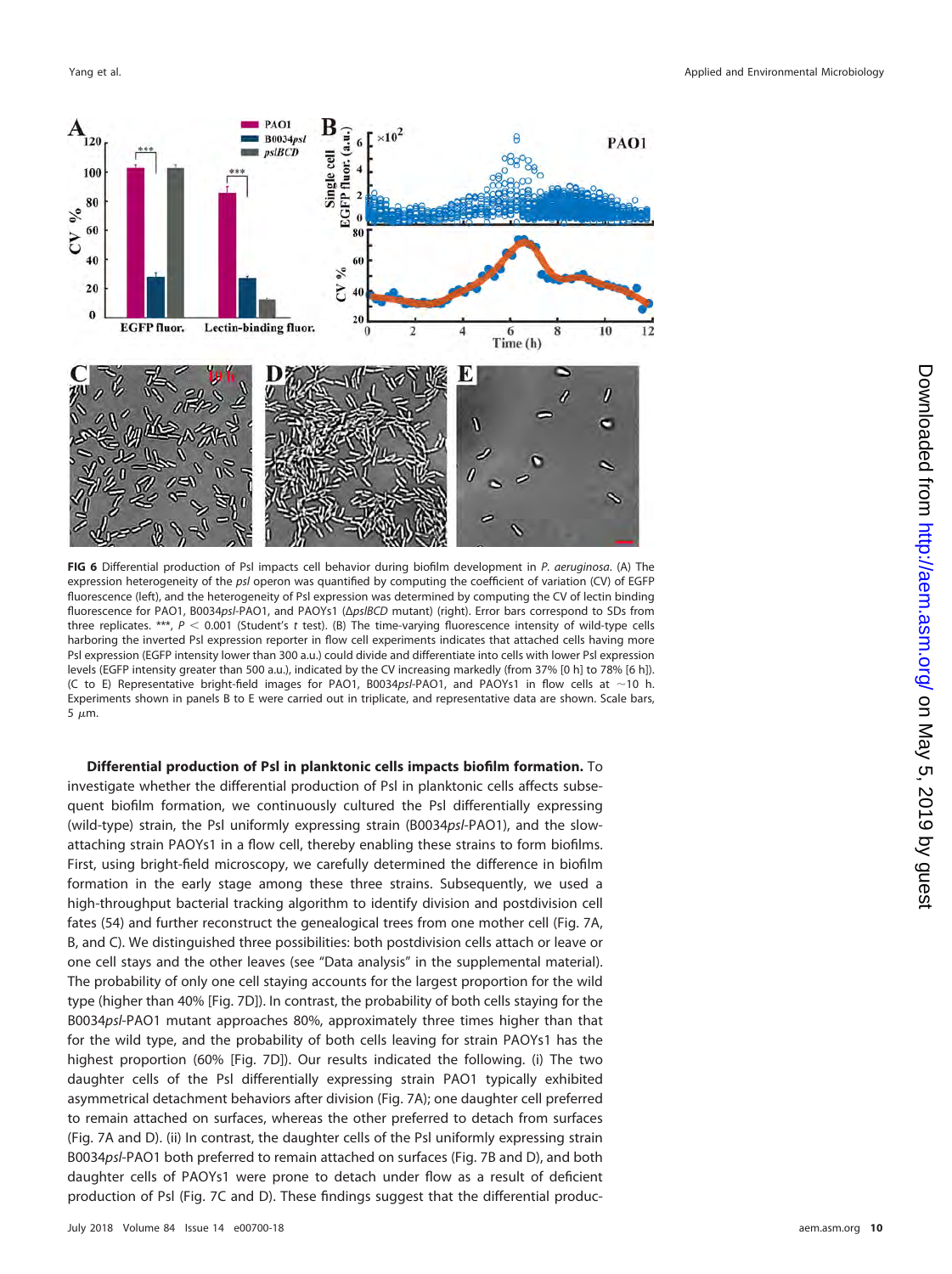

<span id="page-10-0"></span>**FIG 7** Differential production of Psl affects postdivision cell fates during biofilm development in a flow cell system. (A to C) Shown are reconstructions of the genealogical trees from one mother cell in flow cell experiments for strain PAO1 (A), strain B0034psl-PAO1 (B), and strain PAOYs1 (ΔpslBCD mutant) (C). Red circles represent detaching events. (D) Probability of postdivision cell fates; filled rods indicate staying and open dashed rods indicate leaving Error bars are estimated from 1⁄-*N*div, where Ndiv is the total number of division events from at least three independent experiments during the period of interest ( $N_{div}$   $>$  200). The results show that PsI differentially expressing strain PAO1 exhibits asymmetrical detaching behaviors after divisions, whereas the two daughter cells of strain B0034psl-PAO1 or PAOYs1 both prefer to attach on the surface or detach from surface, respectively.

tion of Psl in single cells enables one daughter cell to detach from the surface during the early stage of biofilm formation, presumably because the cells producing less Psl preferred to detach. Most interestingly, by monitoring PAO1 cells harboring the inverted Psl expression reporter in the flow cell experiment, we found that the initially attached cells with higher Psl expression (EGFP intensity lower than 300 a.u.) could divide and differentiate into cells with lower Psl expression (EGFP intensity greater than 500 a.u.), indicated by the CV of EGFP fluorescence increasing markedly from 37% (0 h) to 78% [\(Fig. 6B,](#page-9-0) 6 h). In contrast, there are only small fluctuations around a smaller (35%) or larger (110%) CV for B0034psl-PAO1 and PAOYs1, respectively (Fig. S8).

Subsequently, we found that after 10 h of cultivation in flow cell system, the Psl uniformly expressing strain B0034psl-PAO1 formed microcolonies [\(Fig. 6C\)](#page-9-0) earlier than the Psl differentially expressing strain PAO1 [\(Fig. 6D\)](#page-9-0), whereas the cells on the surface for strain PAOYs1 were still sparse at this point [\(Fig. 6E\)](#page-9-0). Using confocal microscopy, we further examined the morphology of biofilms formed from the Psl differentially or uniformly expressing strain in the mature stage. [Figure 8](#page-11-0) shows that biofilms formed by the Psl uniformly expressing strain B0034psl-PAO1 were much thicker (twice the thickness of those formed by PAO1) but less rough, whereas the Psl differentially expressing strain PAO1 formed relatively thin, differentiated, and rougher biofilms. These data were reproducible and statistically significant ( $P < 0.001$  for average thickness;  $P < 0.01$  for roughness coefficient). We also observed the biofilms for strains PAOYs1 and PAOYs11 [\(Fig. 8C](#page-11-0) and [D\)](#page-11-0). Biofilm development for PAOYs1 was severely compromised, as the cells were deficient in production of Psl. The biofilm thickness was only one-third of that for the wild type, which is in agreement with the previous study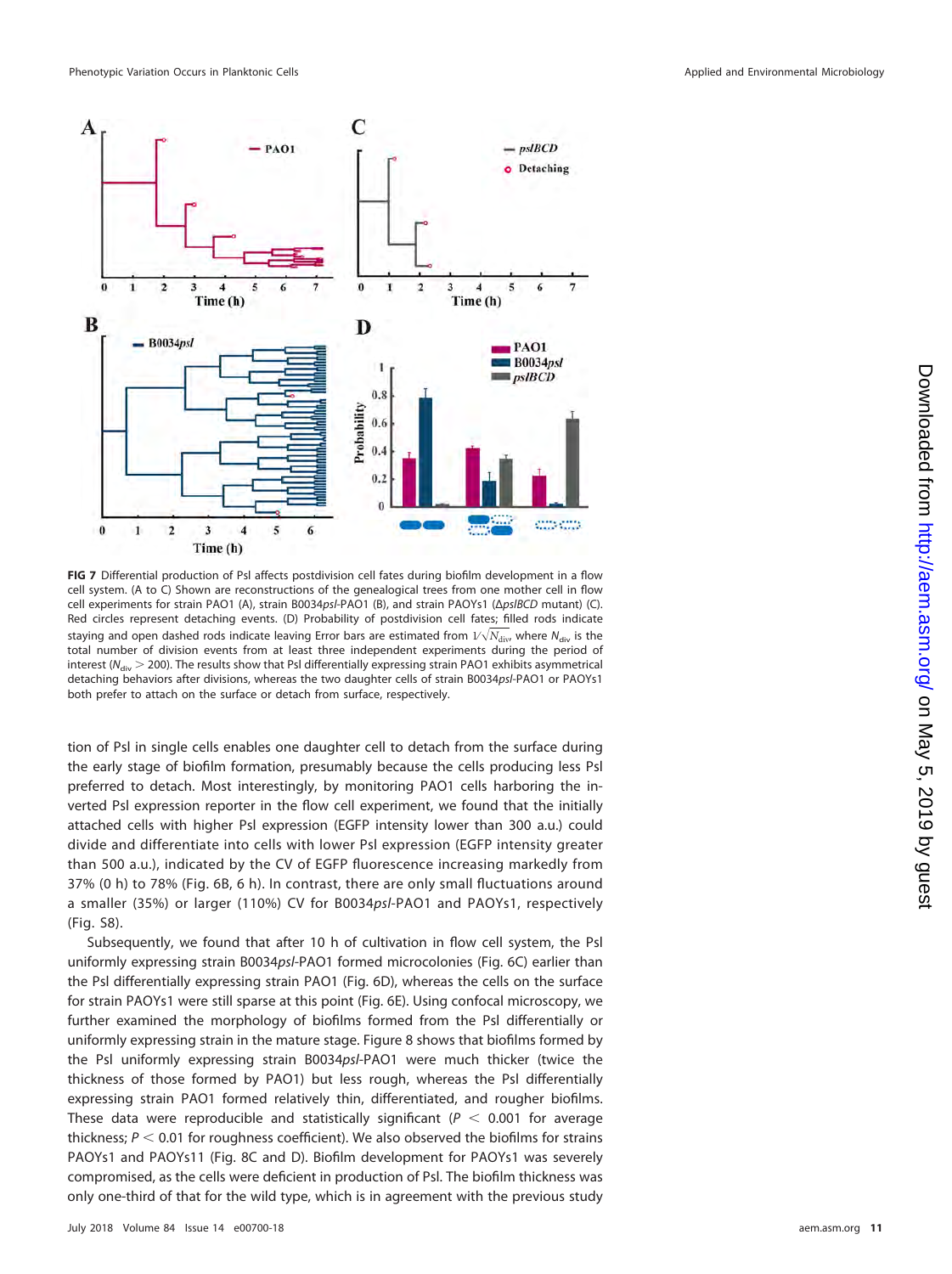

<span id="page-11-0"></span>**FIG 8** The biofilm matrix of P. aeruginosa PAO1 and its uniformly expressing Psl mutant strain B0034psl-PAO1. (A) Three-dimensional (3D) structures of biofilms for PAO1. (B) 3D structures of biofilms for B0034psl-PAO1. Biofilms for strains PAOYs1 (ΔpslBCD mutant) (C) and PAOYs11 (ΔrsmA mutant) (D) were observed as well. All strains were fluorescently tagged for visualization. The images were acquired by confocal microscopy after 4 days of cultivation. For each strain, the experiment was done in triplicate and five image stacks were obtained from five areas covering 1,270  $\mu$ m by 1,270  $\mu$ m along the flow cell in each experiment. A representative biofilm image for each sample is shown. The reconstructed biofilm architecture shows that biofilms of strain B0034psl-PAO1 are much thicker but have less roughness than that of PAO1. The biofilm thickness for PAOYs1 was only half of that for the wild type, whereas PAOYs11 formed thicker biofilms. The scale bars for the x-y view are 200  $\mu$ m. A COMSTAT analysis of the data from each strain is shown at the bottom. The averages and standard deviations were calculated from 10 samples.

showing that Psl is necessary to maintain normal biofilm structure [\(55\)](#page-17-4). In contrast, the biofilms of the ΔrsmA strain had an average thickness higher than that of PAO1 biofilms, which may have resulted from the global effect of RsmA. The regulator RsmA affects more than 500 genes in P. aeruginosa, including type IV pili, psl, pel, alginate, the type III secretion system (T3SS), and T6SS [\(34\)](#page-16-20), each of which has an influence on biofilm development. Taken together, our results show that the differential production of Psl in P. aeruginosa plays a significant role in various stages of biofilm formation. For instance, the differential production of Psl (i) enables subpopulations of planktonic cells to quickly attach to surfaces in the initial stage, (ii) enables subpopulations of surfaceassociated cells to differentiate into ones that can detach from surfaces in the early stage, and (iii) subsequently enables young biofilms to form matrix-sophisticated structures in the mature stage.

Although the bacteria within a population may be genetically identical, heterogeneity is intrinsic to individual cells. We observed that in a uniform environment, planktonic cells of P. aeruginosa differently attached to a surface even when they remained in the exponential phase and the stationary phase contained more planktonic cells with the fast-attaching phenotype. When cells enter the stationary phase, they start to suffer from the limitations of nutrition. More fast-attaching cells can help planktonic cells quickly attach to and occupy surfaces, which can accelerate the development of biofilms and further affords protection for the cells from a wide range of environmental challenges. Furthermore, in our context, we expect that such a phenotypic variation greatly affects the initial stage of biofilm formation in the presence of flows because fast-attaching cells are more likely to attach on the surface to form microcolonies, whereas slow-attaching cells are more likely to remain in the mobile phase. This scenario is different from the previous understanding of biofilm formation in the initial stage, in which planktonic cells were believed to uniformly attach on surfaces. Most notably, the results of this study show that it is the RsmYZ/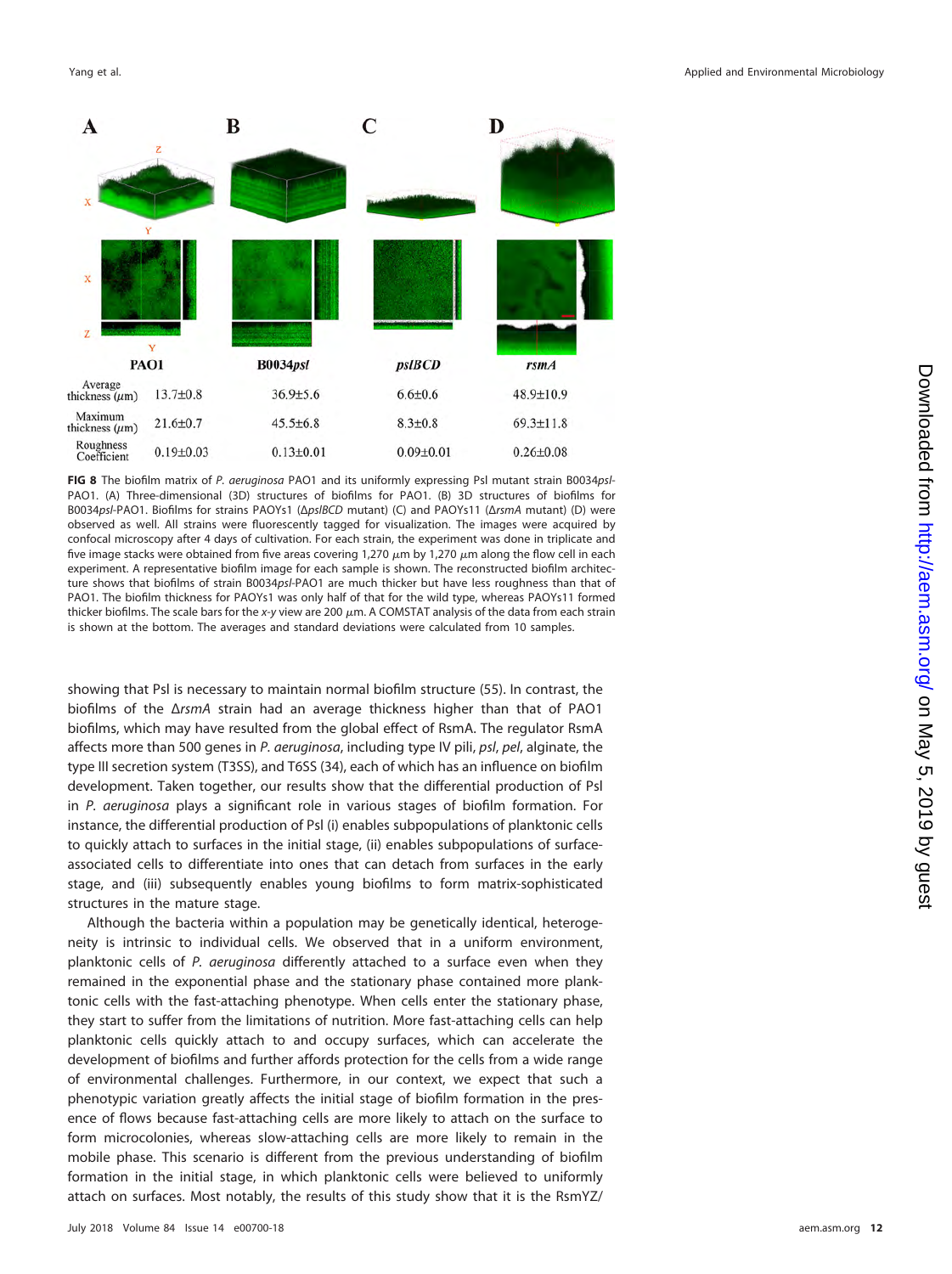#### <span id="page-12-0"></span>**TABLE 2** Plasmids used in this study

| <b>Plasmid</b>             | Description or relevant characteristics <sup>a</sup>                                                                                      | Source          |
|----------------------------|-------------------------------------------------------------------------------------------------------------------------------------------|-----------------|
| pUC18T-mini-Tn7T-Gm        | Mini-Tn7 transposon vector; Ap <sup>r</sup> Gm <sup>r</sup> on mini-Tn7T; oriT on pUC18                                                   | H. P. Schweizer |
| pTNS2                      | T7 transposase expression vector                                                                                                          | H. P. Schweizer |
| pFlp2                      | FRT cassette vector for Flp recombinase; Apr                                                                                              | H. P. Schweizer |
| pEX18Gm                    | Allelic-exchange vector with MCS from pUC18; oriT sacB lacZ $\alpha$ ; Gm <sup>r</sup>                                                    | H. P. Schweizer |
| pEX18Ap                    | Allelic-exchange vector with MCS from pUC18; oriT sacB lacZ $\alpha$ ; Ap <sup>r</sup>                                                    | H. P. Schweizer |
| pFGM1                      | Source of gentamicin FRT-aacC1-FRT cassette; Ap <sup>r</sup> Gm <sup>r</sup>                                                              | H. P. Schweizer |
| pFTC1                      | Source of gentamicin FRT-tetR-FRT cassette; Tc <sup>r</sup> Gm <sup>r</sup>                                                               | H. P. Schweizer |
| pEX18Gm_pslBCD             | pEX18G-derived allelic-exchange vector for <i>psIBCD</i> ; Gm <sup>r</sup>                                                                | Present study   |
| pEX18Gm_pilA               | pEX18Gm-derived allelic-exchange vector for pilA; Gm <sup>r</sup>                                                                         | Present study   |
| pEX18Gm_algU               | pEX18Gm-derived allelic-exchange vector for algU; Gm <sup>r</sup>                                                                         | Present study   |
| pEX18Gm_ppyR               | pEX18Gm-derived allelic-exchange vector for ppyR; Gm <sup>r</sup>                                                                         | Present study   |
| pEX18Gm_rpoS               | pEX18Gm-derived allelic-exchange vector for rpoS; Gm <sup>r</sup>                                                                         | Present study   |
| pEX18Gm_amrZ               | pEX18Gm-derived allelic-exchange vector for amrZ; Gmr                                                                                     | Present study   |
| pEX18Gm_rsmA               | pEX18Gm-derived allelic-exchange vector for rsmA; Gm <sup>r</sup>                                                                         | Present study   |
| pEX18Gm_B0034psl           | pEX18Gm-derived allelic-exchange vector bearing BBa_B0034 substitution construct for psl<br>operon; Gm <sup>r</sup>                       | Present study   |
| RYS1                       | Mini-Tn7 transposon with eqfp directly driven by the psl promoter; Ppsl-eqfp-T-Tn7; Ap' Gm'                                               | Present study   |
| RYS <sub>2</sub>           | Inverted PsI-expression reporter vector based on mini-Tn7; PpsI-lacI-T-P <sub>A1/04/03</sub> -egfp-T-Tn7; Ap <sup>r</sup> Gm <sup>r</sup> | Present study   |
| RYS3                       | The regulation motif of psl operon by RsmA in RYS2 was replaced with B0034                                                                | Present study   |
| RYS-4:PrsmY-mScarletl      | RsmY transcriptional reporter mScarlet/ driven by the rsmY promoter cloned into pJN105; Gm <sup>r</sup>                                   | Present study   |
| RYS-5:PrsmZ-mScarletl      | RsmZ transcriptional reporter mScarlet/ driven by the rsmZ promoter cloned into pJN105; Gm <sup>r</sup>                                   | Present study   |
| RYS-6:PrsmA-mScarletl      | RsmA translational reporter <i>mScarletl</i> driven by the <i>rsmA</i> promoter cloned into pJN105; Gm <sup>r</sup>                       | Present study   |
| $P_{A1/O4/O3}$ -egfp-T-Tn7 | Mini-Tn7 transposon with egfp driven by the $P_{A1/O3/O4}$ promoter; Ap <sup>r</sup> Gm <sup>r</sup>                                      | Present study   |

aAp, ampicillin; Gm, gentamicin.

RsmA regulational pathway that enables planktonic cells to differently attach to surfaces. Thus, we speculate that different approaches used by planktonic cells to attach on surfaces constitute a bet-hedging strategy that has naturally evolved in P. aeruginosa [\(56\)](#page-17-5). The strategy enables only a subset of the population to attach on the surface, which might be or might not be a suitable habitat for biofilm formation; however, the remainder of the population can live in the mobile phase regardless of whether the attaching cells succeed in forming biofilms. This strategy is expected to provide evolutionary benefits to P. aeruginosa in overcoming unpredictable environmental perturbations [\(57\)](#page-17-6).

#### **MATERIALS AND METHODS**

**Strains and growth conditions.** For routine culture, P. *geruginosa* were grown on LB agar plates at 37°C for 24 h. Monoclonal colonies were inoculated and cultured with a minimal medium (FAB) [\(58\)](#page-17-7) at 37°C with 30 mM glutamate as a carbon source under aerobic conditions, in which the medium contained the following per liter of H<sub>2</sub>O: 2 g of  $(NH_4)_2SO_4$ , 12.02 g of  $Na_2HPO_4$ ·12H<sub>2</sub>O, 3 g of  $KH_2PO_4$ , 3 g of NaCl, 93 mg of MgCl<sub>2</sub>, 14 mg of CaCl<sub>2</sub>·2H<sub>2</sub>O, and 1 ml of trace metal solution. The trace metals solution contained CaSO<sub>4</sub>·2H<sub>2</sub>O (200 mg liter<sup>-1</sup>), FeSO<sub>4</sub>·7H<sub>2</sub>O (200 mg liter<sup>-1</sup>), MnSO<sub>4</sub>·H<sub>2</sub>O (20 mg liter<sup>-1</sup>),  $CuSO_4·5H_2O$  (20 mg liter<sup>-1</sup>), ZnSO<sub>4</sub>·7H<sub>2</sub>O (20 mg liter<sup>-1</sup>), NaMoO<sub>4</sub>·H<sub>2</sub>O (10 mg liter<sup>-1</sup>), and H<sub>3</sub>BO<sub>3</sub> (5 mg liter<sup>-1</sup>). The strains not specified were harvested at an OD<sub>600</sub> of approximately 2.0, and the bacterial cultures were further diluted (1:100) in fresh FAB medium to culture to the later exponential phase  $(OD_{600} \sim 1.2)$  before use.

Bacterial strains and plasmids used in this study are listed in [Tables 1,](#page-4-0) [2,](#page-12-0) and [3.](#page-13-0) Standard molecular cloning techniques were used for construction of related plasmids in Escherichia coli strain Top10. When required, antibiotics were added to medium at the following concentrations (in micrograms per milliliter): gentamicin, 15; ampicillin, 100 (E. coli); gentamicin, 30, and ampicillin, 300 (P. aeruginosa).

The mini-Tn7 [\(59\)](#page-17-8) site-specific transposition system was chosen for construction of the Psl expression reporter. The construction designed for direct detection contains egfp under the control of the psl operon promoter. Briefly, PCR fragments, promoter Ppsl, output gene egfp, and terminators (T0T1) were assembled into one piece, Ppsl-egfp-T, using splicing by overhang extension PCR (SOE PCR) [\(60\)](#page-17-9), and inserted into pUC18-mini-Tn7-Gm [\(61\)](#page-17-10) using the digestion-ligation method. The direct detection plasmid was named Ppsl-EGFP-T-Tn7 for short. In a similar way, the fluorescence protein and/or vector was replaced to construct other direct reporters. The construction of the inverted Psl expression reporter was similar to that reported previously [\(41\)](#page-16-27). The plasmid contains the Ppsl-lacl-T module, which is the part of direct detection plasmid with egfp replaced by lacl, along with egfp fused to the LacI-regulated  $P_{A1/O3/O4}$ promoter [\(62\)](#page-17-11), named Ppsl-lacl-T-P<sub>A1/O4/O3</sub>-egfp-T-Tn7. Then the mini-Tn7 transpositions were achieved using a rapid electroporation method [\(63\)](#page-17-12), finally resulting in the direct reporter strain named PAO1:: RYS-1 and inverted reporter strain named PAO1::RYS-2 for short. Furthermore, the selection resistance gene marker can be removed by Flp-mediated excision [\(64\)](#page-17-13).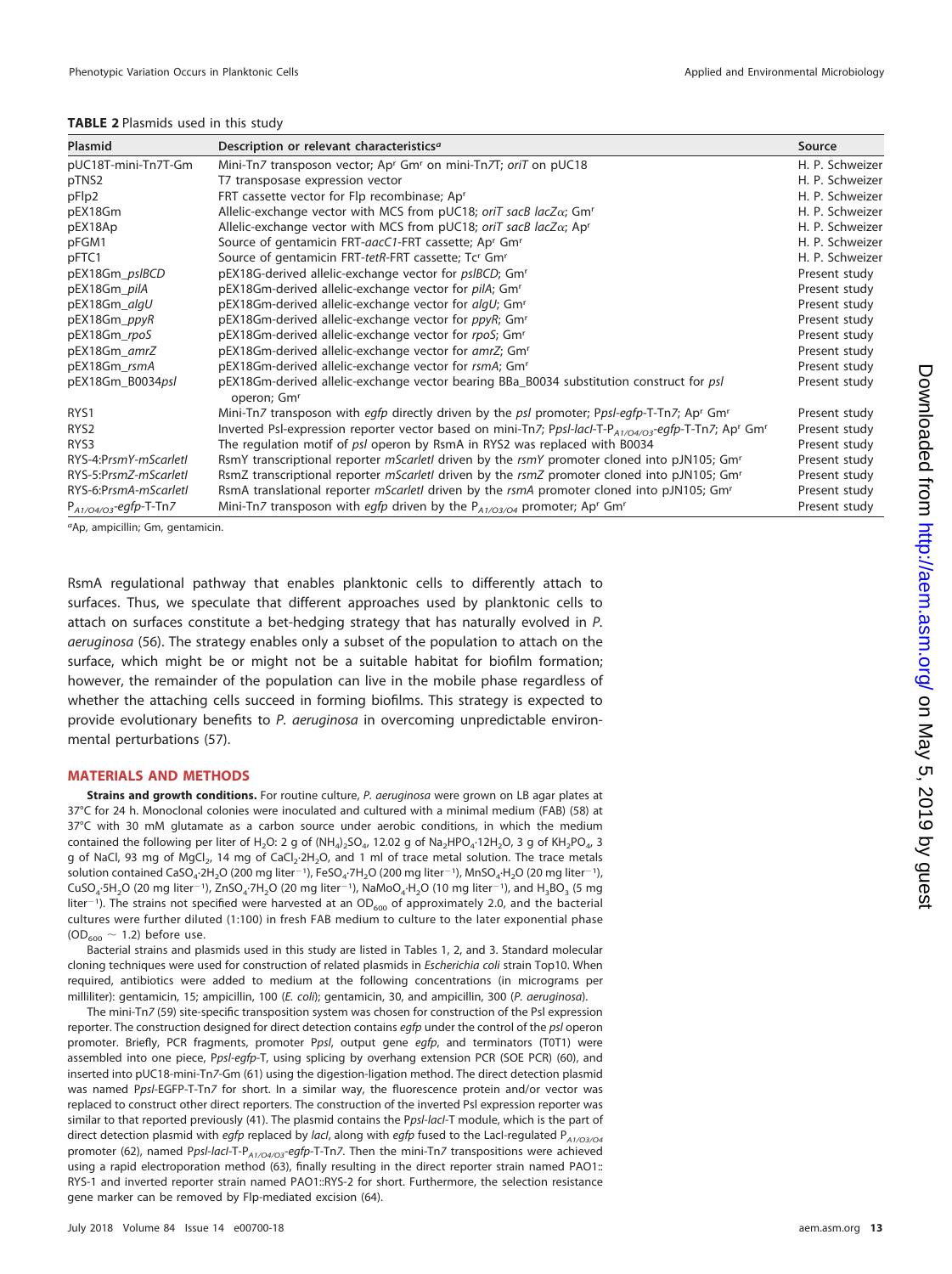#### Yang et al. Applied and Environmental Microbiology

## **TABLE 3** Primers used in this study

<span id="page-13-0"></span>

| <b>INDLE 3</b> I littlets used it this study                                    |                                                |
|---------------------------------------------------------------------------------|------------------------------------------------|
| Primer purpose and name                                                         | <b>DNA</b> sequence                            |
| Construction of mini-Tn7-related vectors                                        |                                                |
| Ppsl-sacl-F                                                                     | GAGATGAGCTCACGTCTCGCAGAAGGTCCAGTC              |
| Ppsl-OL(lacl)-R                                                                 | GTTACTGGTTTCACTGTCAGCGACAGGCTATC               |
| lacl-OL(Ppsl)-F                                                                 | GTCGCTGACAGTGAAACCAGTAACGTTATACG               |
| HindIII-lacl-R                                                                  | <b>CTCTCAAGCTTTCACTGCCCGCTTTCCAGTC</b>         |
| T1-HindIII-R                                                                    | GAGATAAGCTTATCCCCAATTCGATCGTCCGG               |
| Kpnl-PA-F                                                                       | CGGGGTACCTGCCACCTGACGTCTAAGAA                  |
| PA-OL(egfp)-Rv                                                                  | CTTGCTCACCATGCTTAATTTCTCCTCT                   |
| egfp-OL(PA)-Fw                                                                  | AAATTAAGCATGGTGAGCAAGGGCGAG                    |
| egfp-R                                                                          | <b>TTACTTGTACAGCTCGTCCATGCCGA</b>              |
| T0For-OL(egfp)                                                                  | GCATGGACGAGCTGTACAAGTAAATTAGCTGAGCTTGGACTCCTG  |
| Ppsl-Kpnl-For                                                                   | GAGATGGTACCACGTCTCGCAGAAGGTCCAGTC              |
| Ppsl-R-OL(egfp)                                                                 | TCGCCCTTGCTCACCATTGCGACCAGGAAGTACTCGA          |
| Construction of vectors containing in-frame<br>deletion or substitution alleles |                                                |
| Up-psIBCD-F                                                                     | GAGATGAATTCGGTCCCGGAGAACTACAACT                |
| Up-pslBCD-R                                                                     | GAGATGGATCCGGAAACGATGCAGGGGATCAG               |
| Dw-pslBCD-F                                                                     | GAGATGGATCCGACGTCTACCTGAACCAGTTG               |
| Dw-pslBCD-R                                                                     | GAGATAAGCTTGTGTAGGTGCGCATCATGTC                |
| Up-pilA-F                                                                       | GAGATGAATTCGCTTTCGAACAGCTTGTCGA                |
| Up-pilA-R                                                                       | GAGATTCTAGATTGAGCTTTCATGAATCTCTCCG             |
| Dw-pilA-F                                                                       | GAGATTCTAGACCGATGTTCACTCCGAAAGGT               |
| Dw-pilA-R                                                                       | GAGATCTGCAGTCAAGGAAAACCACATCGCC                |
| Up-cdrAB-F                                                                      | GAGACGGTACCAGAGATCACCCGCAACATGA                |
| $Up-cdrAB-R$                                                                    | GAGATGAGCTCGTCGTTCAACCCGGAGATTG                |
| Dw-cdrAB-F                                                                      | GAGATGAGCTCCCTTCCCTACCAGCTTTCGA                |
| Dw-cdrAB-R                                                                      | GAGCCAAGCTTCAGCCGAAGTCCAGCAGAT                 |
| $Up$ -algU-F                                                                    | GAGCCAAGCTTGGTGGAACTGGTTGAACTCC                |
| $Up$ -algU-R                                                                    | GAGACGAGCTCCCTGTTCCTGGGTTAGCATG                |
| Dw-algU-F                                                                       | GAGACGAGCTCTGCAGCCTTTGTTGCGAG                  |
| Dw-algU-R                                                                       | GAGACGGTACCAACTGCCCCTTCTCGTTCAG                |
| $Up$ -ppy $R$ -F                                                                | GAGCCAAGCTTGCATAGAACCAGGCGAACAG                |
| $Up$ -ppy $R$ -R                                                                | GAGATGAGCTCGTCTGCTGTGCAAGTGCTTG                |
| Dw-ppyR-F                                                                       | GAGATGAGCTCAGCGTTCATCTCGATCTCC                 |
| Dw-ppyR-R                                                                       | GAGATGGTACCCCCATTTCTACCGCACCATG                |
| Up-rpoS-F                                                                       | GAGCCGGTACCGCACAAGCTGCTAGAATC                  |
| Up-rpoS-R                                                                       | GAGACGAGCTCGAGAAGAATGGCCTGTCGAG                |
| Dw-rpoS-F                                                                       | GAGACGAGCTCTCATCATCGTGGTCAAACTCCG              |
| Dw-rpoS-R                                                                       | GAGACAAGCTTGCGACACCCTGTATTCCATTG               |
| Up-amrZ-F                                                                       | GAGATGAATTCGTTGACCAGGTTGAACTGCTG               |
| Up-amrZ-R                                                                       | GAGATAAGCTTTGCCTGTTTCAGTGGGCGCAT               |
| Dw-amrZ-F                                                                       | GAGATAAGCTTGCGGAGCTGGCCCAGGCCTGA               |
| Dw-amrZ-R                                                                       | GAGATTCTAGAACCGGCTTCGCTGGAAAGGTC               |
| Up-rsmA-F                                                                       | GAGACGGTACCGTCTCCTATACCGGCAACCA                |
| Up-rsmA-R                                                                       | GAGCCAAGCTTTCCTTTCTCCTCACGCGAAT                |
| Dw-rsmA-F                                                                       | GAGCCAAGCTTGAAAGATCAAGAGCCAAACC                |
| Dw-rsmA-R                                                                       | GAGATGAGCTCTACAAGGAGATCGAGCTGTC                |
| Up-B0034psl-F                                                                   | GAGATGGTACCCCATGGCTGAAGAACGTCTC                |
| Up-B0034psl-R                                                                   | CTAGTATTTCTCCTCTTTCTCTAGTATGGATAGGGAAGAGCAAGGC |
| Dw-B0034psl-F                                                                   | AGAAAGAGGAGAAATACTAGATGCATTCGAAGTCGGTAGA       |
| Dw-B0034psl-R                                                                   | GAGACAAGCTTCCTTGGAGTCGAGCCTGATC                |
| Construction of RsmY, RsmZ, and RsmA<br>expression reporters                    |                                                |
| PrsmY-F                                                                         | ATGCAGCAGGCCTCTCGAGGGTACCATCAGGTAGTAGAAGGCGTGC |
| PrsmY-R                                                                         | CAGACCTCTATCCTGACATC                           |
| PrsmZ-F                                                                         | ATGCAGCAGGCCTCTCGAGGGTACCATCTCAGCGAAAGCATCGAC  |
| PrsmZ-R                                                                         | GATCCTTCGGGGTTGCGTGT                           |
| PrsmA-F                                                                         | ATGCAGCAGGCCTCTCGAGGGTACCACCTGAACGCCCTGGAAATC  |
| PrsmA-R                                                                         | TCACTGCCTCGCCCTTGCTCACCATTCCGACCCGACGAGTCAGAA  |
| pJN105-R                                                                        | GGTACCCTCGAGAGGCCT                             |
| pJN105-F                                                                        | GGGCCCAAGCTTGCTAGCGAATTCCTGCAGCC               |
| mScarletl-F                                                                     | ATGGTGAGCAAGGGCGAG                             |
| T1-mScarletl-R                                                                  | CCTAGGACTGAGCTAGCTGTCAAATCCCCAATTCGATCGTCCG    |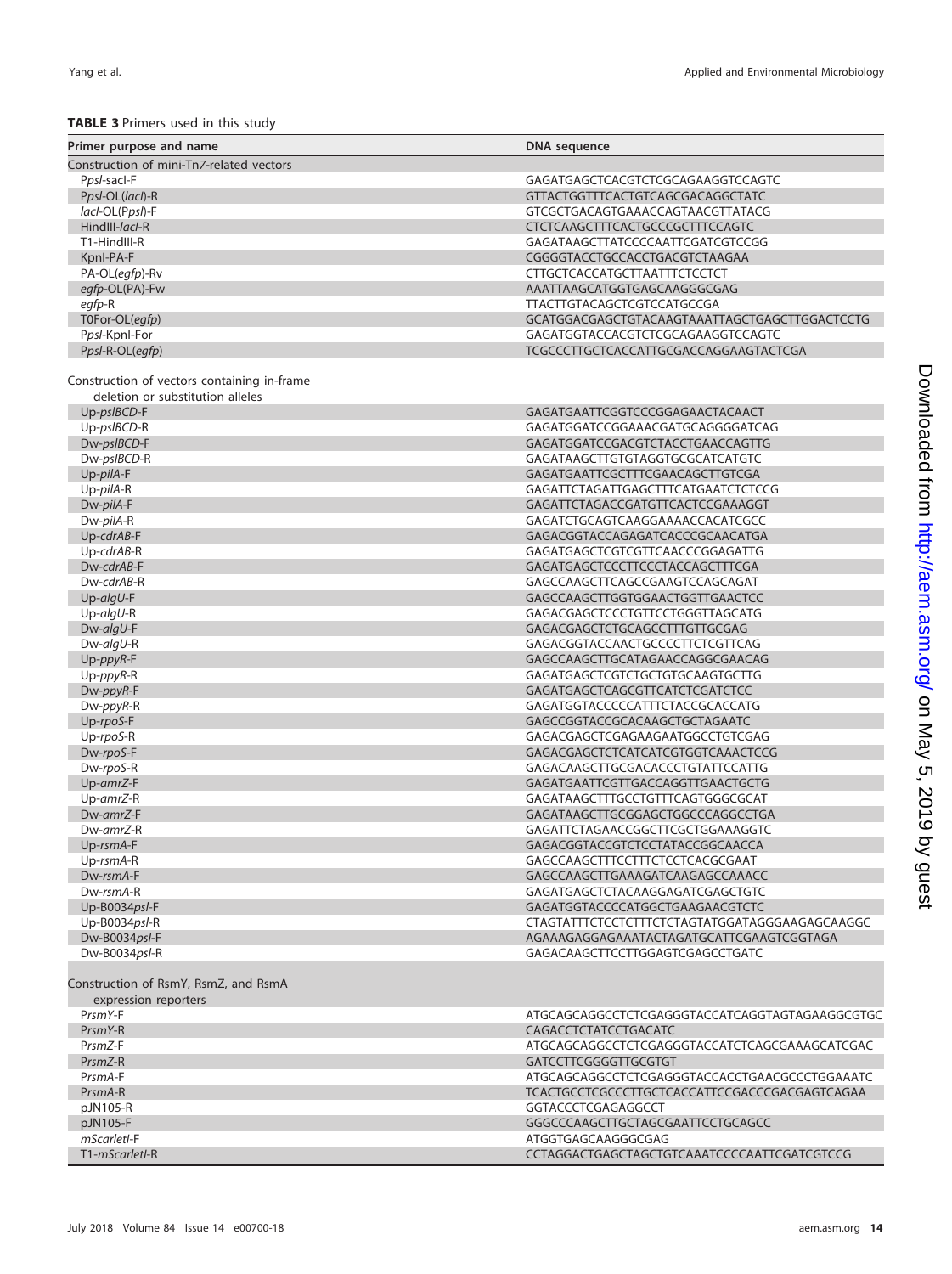ΔpslBCD, ΔpelB, ΔpilA, ΔcdrAB, ΔalgU, ΔrpoS, ΔppyR, ΔamrZ, ΔrsmA, and ΔpslBCD ΔrsmA allelic deletion strains were constructed using well-established protocols based on two-step allelic exchange [\(65\)](#page-17-14). ΔalgD and ΔlasR strains were kindly shared by the lab of Joshua D. Shrout (University of Notre Dame) [\(66\)](#page-17-15). The psl operon RBS substitution strain B0034psl-PAO1 was constructed using the same protocols.

The procedures for construction of small RNA transcriptional and RsmA translational reporters were similar. Taking RsmY reporter as an example, Gibson assembly [\(67\)](#page-17-16) was used to join promoter PrsmY, output gene mScarletl, and terminators (T0T1) modules together to implement integrated RsmY reporter plasmid in single-step reactions. Briefly, four DNA fragments, including PrsmY, mScarletl, T0T1, and linearized vector pJN105, that overlapped in sequence by  $\sim$ 25 bases were constructed by PCR through the design of PCR primers that contain overhangs, which provide sequence overlap with adjacent fragments. Next, 100 ng of the linearized vector backbone pJN105 and equimolar amounts of the other assembly pieces were added to 10  $\mu$ l of NEBuilder HiFi DNA assembly master mix in a  $20-\mu l$  total volume assembly reaction mixture. The assembly reaction mixture was incubated at 50°C for 60 min, and then 5  $\mu$  of the assembly reaction was transformed into 100  $\mu$ l of competent *E. coli.* Finally, the reporter plasmid PrsmY-mScarletI-T-pJN105 was confirmed by sequencing.

**Mathematical model.** As mentioned above, our experimental condition enabled the total number of cells  $[N = N_s(t) + N_b(t)]$  to remain constant. We assumed that *i* distinctive phenotypes ( $i \ge 1$ ) coexisted in the planktonic cells. Subsequently, we used a rate equation to describe the kinetics of attachment of planktonic cells to surfaces, expressed as follows:

$$
\frac{dN_b(t)}{dt} = -\frac{dN_s(t)}{dt} = \sum_i \alpha_i N_b^i(t) - \sum_i \beta_i N_s^i(t)
$$
\n(1)

where  $\alpha_i$  or  $\beta_i$  represents the attaching or detaching rate of the *i*th phenotype, and  $N_b^i$  or  $N_s^i$  represents the cell numbers in the bulk or on the surface of the *i*th phenotype,  $N_b(t)=\Sigma_i N_b^i(t)$  or  $N_s(t)=\Sigma_i N_s^i(t)$ , respectively. We observed that the number of the net attaching cells  $\Sigma_i\alpha_iN_b^i(t)$  was much higher than that of the net detaching cells  $\Sigma_i\beta_iN^i_s(t)$  (Fig. S4), and this enabled us to neglect the detaching term  $\Sigma_i\beta_iN^i_s(t)$  in equation 1. Based on this simplification, we solved equation 1 by using an initial condition,  $N_b(0) = N$ . The solution to equation 1 is expressed as follows:

$$
\frac{N_b(t)}{N} = \sum_i \frac{N_b^i(0)}{N} \exp(-\alpha_i t) \tag{2}
$$

In our study, the attaching kinetics of the planktonic cells for all strains were described by the above equation. Other information and descriptions helpful for understanding could be found in the supplemental material ("Data analysis" and Fig. S9).

**Attachment experiments.** Diluted bacterial culture was incubated in shaker with 250 rpm at 37°C and collected by centrifugation at different growth phases indicated by  $OD_{600}$ . The collected cells were washed twice with FAB medium without addition of a carbon source to ensure that the number of cells, either in bulk or on the surface, was not influenced by uncertain cell divisions. The resultant cells were further diluted by adding the proper volume to 1 ml of fresh FAB to an OD<sub>600</sub> of  $\sim$ 0.02 for use. A cover glass-bottom dish was prepared in advance for providing windows to image and then placed into the incubator of microscope with right focus locked. After gentle addition of the suspended cells, the glass surface of the dish was monitored with a camera, with bright-field images (165  $\mu$ m by 139  $\mu$ m) recorded every 3 s for a total time of about 1 h at 30°C. Cells of each P. aeruginosa mutant strain for attachment experiments were harvested at the identical growth phase (later exponential phase, OD<sub>600</sub> of ~1.2). Each mutation had no discernible effects on cell growth (Fig. S5).

After acquisition of bright-field images, the 16-bit greyscale images were first converted to binary images for the detection of bacteria with a standard image processing algorithm that was coded in MATLAB, and the x-y positions of leading and trailing poles in single cells were then determined and linked individually over time by using our established two-point tracking algorithm. More detailed information has been provided previously [\(32,](#page-16-18) [33\)](#page-16-19). In each attachment experiment, more than 300 cells were tracked for analyzing the attaching kinetics. For [Fig. 1](#page-3-0) and [2,](#page-5-0) attachment experiments were all carried out at least three times and one representative example is shown.

Agarose slab experiments. P. aeruginosa wild-type PAO1 carrying the inverted Psl expression reporter strain was used for attachment experiments as descried above. The surface-attached cells were immediately imaged using a confocal microscope for measuring the EGFP fluorescence intensity of single cells. The cells in bulk were gently pipetted out and then loaded on top of an agarose slab made of 2% (wt/vol) agarose with FAB medium. The pipetted bacterial solution needs minutes to evaporate and absorb into the agarose for ensuring that all bulk cells land at the slab. After flipping the agarose pads onto a cover glass-bottom dish, with the bacteria sandwiched between the agarose slab and the cover glass, finally the EGFP fluorescence intensities of single bulk cells were acquired by confocal imaging. Similar methods were used for measuring the difference in RsmY, RsmZ, and RsmA expression between two populations of surface-attached and bulk cells.

To determine whether the number of resuspended cells for attachment experiments was constant, we checked the division events and growth rate under the condition of the absence of a carbon source. The resuspended cells were loaded on top of an agarose slab, and then the slab was flipped and transferred to an imaging dish. Bright-field images were acquired to monitor the behaviors of cells for 1 h at 30°C to give the same circumstances as in the attachmen experiments. Cells loaded on the FAB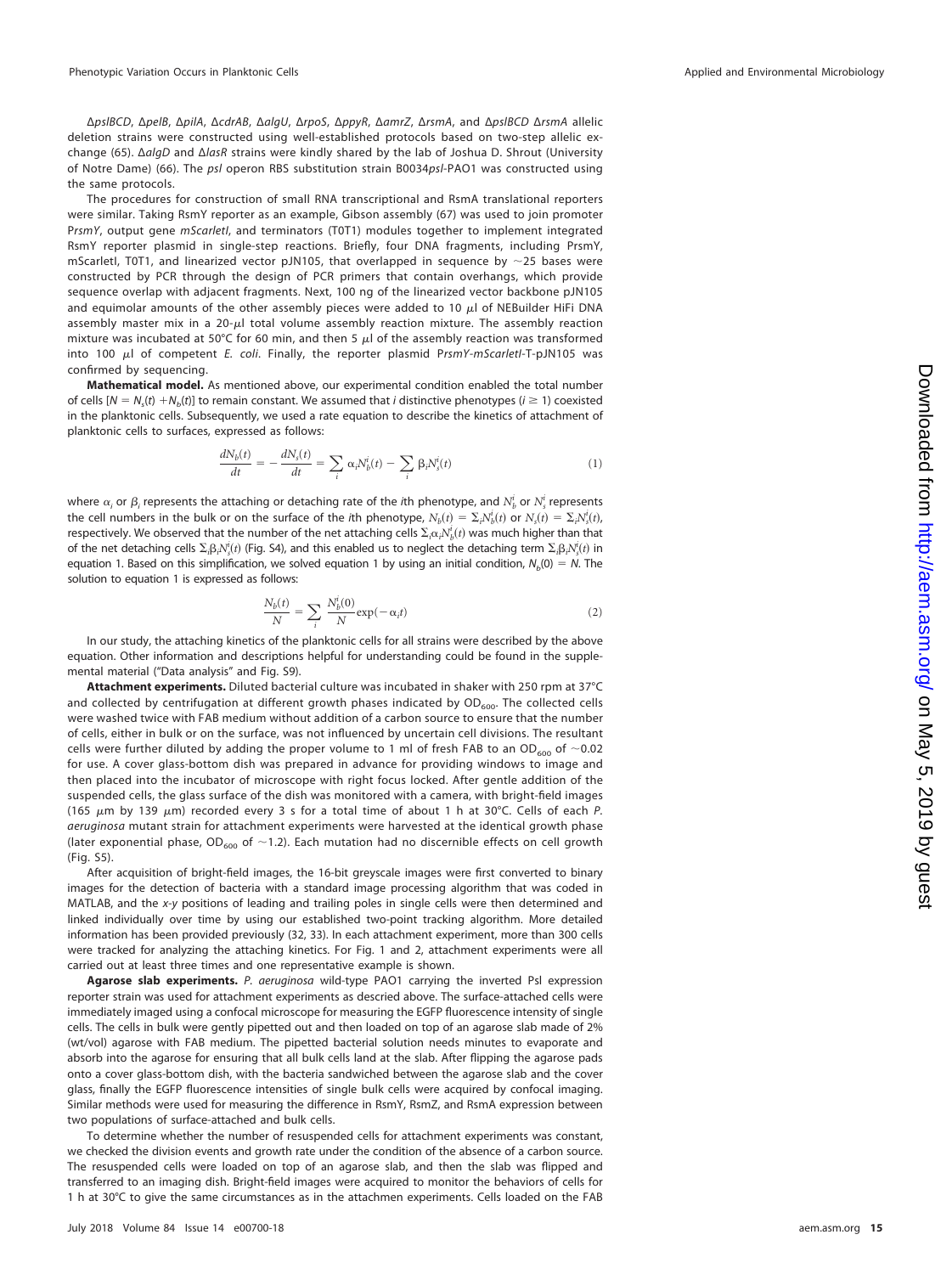agarose slab containing 30 mM sodium glutamate acted as a control group. We used a combination of a high-throughput bacterial tracking algorithm (see "Data analysis" in the supplemental material) and manual validation to analyze the images.

**Flow cell experiments and biofilm cultivation.** Biofilms were grown at room temperature in flow cells, which were purchased from the Department of Systems Biology, Technical University of Denmark, and assembled using a standard protocol [\(58,](#page-17-7) [68\)](#page-17-17). Diluted bacterial cultures were injected into flow cells and left inverted for 15 min to allow attachment of cells to the coverslip. After unattached cells were washed out, surface-attached cells were subsequently cultured by flowing FAB medium with 0.6 mM glutamate at a constant flow rate (3.0 ml  $h^{-1}$ ). In the first 20 h, the behaviors of single cells were continuously monitored using bright-field images. Afterwards, the flow cells containing the young biofilms were continuously cultured for up to 4 days before biofilm image acquisition, which allowed the formation of mature biofilms. Each experiment was performed in triplicate, and 10 positions were analyzed for calculating the averages and standard deviations. Captured images of biofilms were subjected to quantitative image analysis for thickness and roughness using COMSTAT software [\(69\)](#page-17-18).

The experiments with strains carrying the inverted Psl expression reporter were conducted with a flow cell system, but for the imaging, a spinning-disk confocal microscope was applied to record fluorescent micrographs for every 20 min. The time-varying fluorescence intensities of single cells were employed to assess the evolution of Psl expression.

Lectin staining. Psl was stained with 100  $\mu$ g ml<sup>-1</sup> of TRITC-labeled Hippeastrum hybrid lectin from amaryllis (EY Laboratories, Inc.) as previously described [\(42\)](#page-16-28). Summarily, the cultural cells pregrown in FAB medium were collected by centrifugation and rinsed twice with phosphate-buffered saline (PBS); cells were redispersed with diluted fluorescently labeled lectin (100  $\mu$ g ml<sup>-1</sup>) using PBS. Staining was done for 1 h in the dark at 37°C. Samples were washed three times with PBS and then imaged with a microscope. Preparations for imaging sample are described under "Agarose slab experiments" above.

**Microscopy and image acquisition.** Fluorescence imaging was performed using a spinning-disk confocal (CSU-X1; Yokogawa) inverted microscope (IX81; Olympus) equipped with a Zero Drift autofocus system incubator (model NUB-ZILCSGH-F1; Tokai Hit), laser combiner system (Andor Technology), a 100X, 1.4 numerical aperture (NA) oil immersion objective (Olympus), and an electron multiplying charge-coupled device (EMCCD) camera (iXon897; 512 by 512 pixels). The microscope, the camera, and the stage were actuated with live-cell imaging software Andor iQ. The green channel filter (488-nm exciter and 524/40-nm emitter) and red channel filter (561-nm exciter and 605/40-nm emitter) set with a dichroic beam splitter (Semrock) were used for detection of EGFP fluorescence and Psl stain fluorescence. The bright-field images for attachment experiments or flow cell experiments were recorded using an sCMOS camera (Andor Neo; 2,560 by 2,160 pixels) every 3 s for a total recording time of about 1 h or 20 h, respectively. The different z-position fluorescent images of biofilms were acquired with the 488-nm laser line from an argon laser (GLG3135; Showa Optronics) using z-axis scanning (0.6  $\mu$ m per step) by confocal scanning laser microscopy (FLUOVIEW-FV1000; Olympus).

**Statistical analysis.** Images acquired were analyzed using ImageJ v.1.51w software or computed using MATLAB (MathWorks) codes as reported previously [\(31\)](#page-16-17). To compute the average fluorescence intensity, we subtracted the average fluorescence per pixel of the background from the average intensity per pixel in the given cell and more than 103 cells were analyzed to obtain the mean fluorescence intensities of bacterial populations. Mean values and standard deviations were obtained from at least two independent experiments (biological replicates). Statistical analysis was performed with Student's unpaired two-sided t test using GraphPad Prism version 7.03.

#### **SUPPLEMENTAL MATERIAL**

Supplemental material for this article may be found at [https://doi.org/10.1128/AEM](https://doi.org/10.1128/AEM.00700-18) [.00700-18.](https://doi.org/10.1128/AEM.00700-18)

**SUPPLEMENTAL FILE 1,** PDF file, 1.8 MB.

#### **ACKNOWLEDGMENTS**

This work was supported by the National Natural Science Foundation of China (21474098, 21274141, and 21522406) and the Fundamental Research Funds for the Central Universities (WK2340000066 and WK2030020023).

We declare no conflict of interest.

#### <span id="page-15-0"></span>**REFERENCES**

- <span id="page-15-1"></span>1. Flemming H-C, Wingender J. 2010. The biofilm matrix. Nat Rev Microbiol 8:623– 633. [https://doi.org/10.1038/nrmicro2415.](https://doi.org/10.1038/nrmicro2415)
- <span id="page-15-2"></span>2. Stoodley P, Sauer K, Davies DG, Costerton JW. 2002. Biofilms as complex differentiated communities. Annu Rev Microbiol 56:187–209. [https://doi](https://doi.org/10.1146/annurev.micro.56.012302.160705) [.org/10.1146/annurev.micro.56.012302.160705.](https://doi.org/10.1146/annurev.micro.56.012302.160705)
- 3. Hall-Stoodley L, Costerton JW, Stoodley P. 2004. Bacterial biofilms: from the natural environment to infectious diseases. Nat Rev Microbiol 2:95–108. [https://doi.org/10.1038/nrmicro821.](https://doi.org/10.1038/nrmicro821)
- <span id="page-15-4"></span><span id="page-15-3"></span>4. Flemming H-C, Wingender J, Szewzyk U, Steinberg P, Rice SA, Kjelleberg S. 2016. Biofilms: an emergent form of bacterial life. Nat Rev Microbiol 14:563–575. [https://doi.org/10.1038/nrmicro.2016.94.](https://doi.org/10.1038/nrmicro.2016.94)
- <span id="page-15-5"></span>5. Stewart PS, Franklin MJ. 2008. Physiological heterogeneity in biofilms. Nat Rev Microbiol 6:199 –210. [https://doi.org/10.1038/nrmicro1838.](https://doi.org/10.1038/nrmicro1838)
- 6. De Beer D, Schramm A, Santegoeds CM, Kuhl M. 1997. A nitrite microsensor for profiling environmental biofilms. Appl Environ Microbiol 63: 973–977.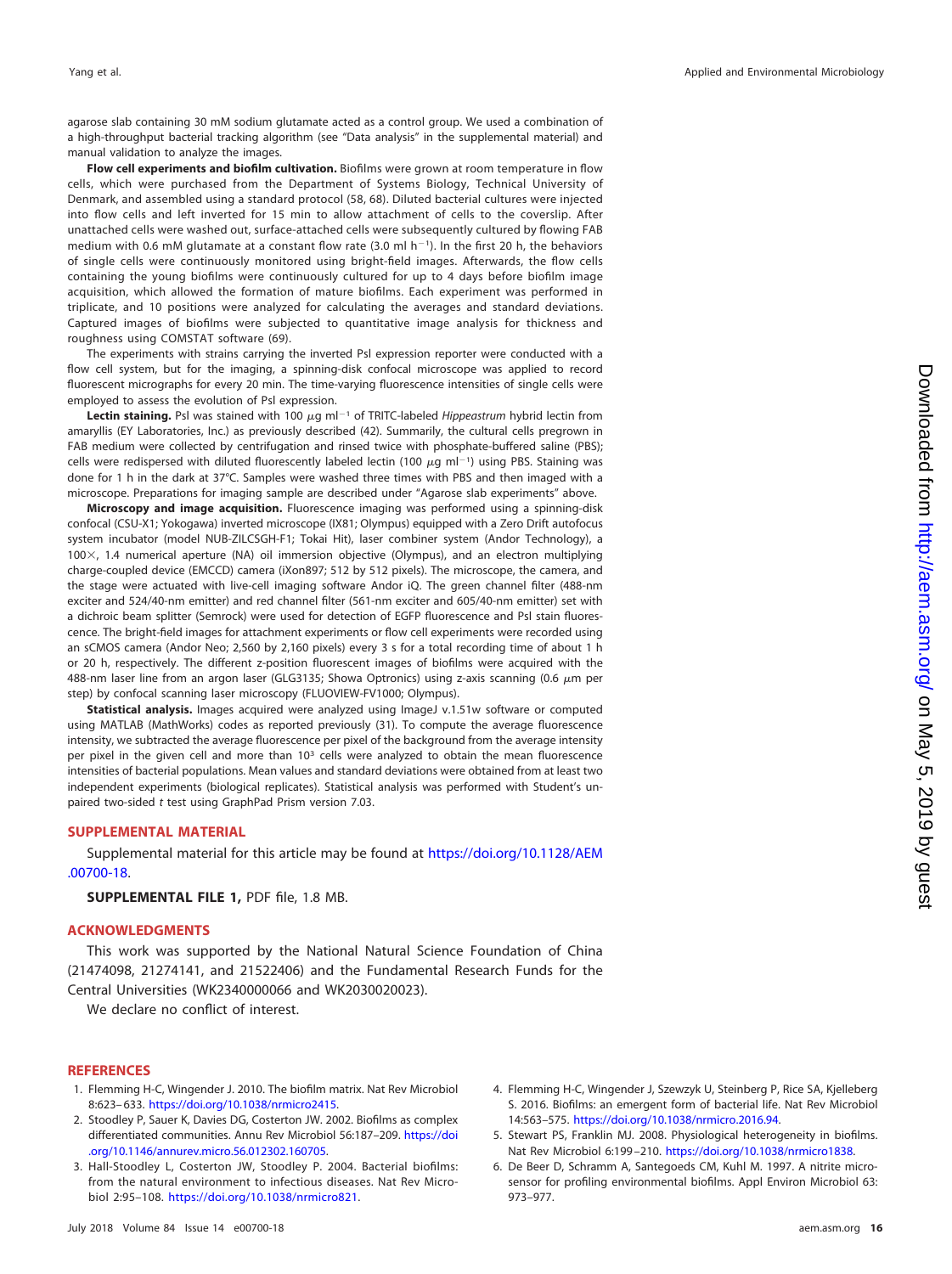- <span id="page-16-0"></span>7. de Beer D, Stoodley P, Roe F, Lewandowski Z. 1994. Effects of biofilm structures on oxygen distribution and mass transport. Biotechnol Bioeng 43:1131–1138. [https://doi.org/10.1002/bit.260431118.](https://doi.org/10.1002/bit.260431118)
- <span id="page-16-1"></span>8. Kim MK, Ingremeau F, Zhao AS, Bassler BL, Stone HA. 2016. Local and global consequences of flow on bacterial quorum sensing. Nat Microbiol 1:15005. [https://doi.org/10.1038/nmicrobiol.2015.5.](https://doi.org/10.1038/nmicrobiol.2015.5)
- <span id="page-16-2"></span>9. Stewart PS. 2003. Diffusion in biofilms. J Bacteriol 185:1485–1491. [https://doi.org/10.1128/JB.185.5.1485-1491.2003.](https://doi.org/10.1128/JB.185.5.1485-1491.2003)
- <span id="page-16-3"></span>10. Navarro Llorens JM, Tormo A, Martinez-Garcia E. 2010. Stationary phase in gram-negative bacteria. FEMS Microbiol Rev 34:476-495. [https://doi](https://doi.org/10.1111/j.1574-6976.2010.00213.x) [.org/10.1111/j.1574-6976.2010.00213.x.](https://doi.org/10.1111/j.1574-6976.2010.00213.x)
- <span id="page-16-4"></span>11. Balaban NQ, Merrin J, Chait R, Kowalik L, Leibler S. 2004. Bacterial persistence as a phenotypic switch. Science 305:1622–1625. [https://doi](https://doi.org/10.1126/science.1099390) [.org/10.1126/science.1099390.](https://doi.org/10.1126/science.1099390)
- 12. Shibata T, Ueda M. 2008. Noise generation, amplification and propagation in chemotactic signaling systems of living cells. Biosystems 93: 126 –132. [https://doi.org/10.1016/j.biosystems.2008.04.003.](https://doi.org/10.1016/j.biosystems.2008.04.003)
- 13. Lidstrom ME, Konopka MC. 2010. The role of physiological heterogeneity in microbial population behavior. Nat Chem Biol 6:705. [https://doi.org/](https://doi.org/10.1038/nchembio.436) [10.1038/nchembio.436.](https://doi.org/10.1038/nchembio.436)
- 14. Wakamoto Y, Dhar N, Chait R, Schneider K, Signorino-Gelo F, Leibler S, McKinney JD. 2013. Dynamic persistence of antibiotic-stressed mycobacteria. Science 339:91–95. [https://doi.org/10.1126/science.1229858.](https://doi.org/10.1126/science.1229858)
- <span id="page-16-5"></span>15. Gefen O, Balaban NQ. 2009. The importance of being persistent: heterogeneity of bacterial populations under antibiotic stress. FEMS Microbiol Rev 33:704 –717. [https://doi.org/10.1111/j.1574-6976.2008.00156.x.](https://doi.org/10.1111/j.1574-6976.2008.00156.x)
- <span id="page-16-6"></span>16. Solopova A, van Gestel J, Weissing FJ, Bachmann H, Teusink B, Kok J, Kuipers OP. 2014. Bet-hedging during bacterial diauxic shift. Proc Natl Acad Sci U S A 111:7427-7432. [https://doi.org/10.1073/pnas.132006](https://doi.org/10.1073/pnas.1320063111) [3111.](https://doi.org/10.1073/pnas.1320063111)
- <span id="page-16-7"></span>17. Choi PJ, Cai L, Frieda K, Xie XS. 2008. A stochastic single-molecule event triggers phenotype switching of a bacterial cell. Science 322:442– 446. [https://doi.org/10.1126/science.1161427.](https://doi.org/10.1126/science.1161427)
- <span id="page-16-13"></span>18. Christen M, Kulasekara HD, Christen B, Kulasekara BR, Hoffman LR, Miller SI. 2010. Asymmetrical distribution of the second messenger c-di-GMP upon bacterial cell division. Science 328:1295–1297. [https://doi.org/10](https://doi.org/10.1126/science.1188658) [.1126/science.1188658.](https://doi.org/10.1126/science.1188658)
- 19. Tsokos CG, Laub MT. 2012. Polarity and cell fate asymmetry in Caulobacter crescentus. Curr Opin Microbiol 15:744-750. [https://doi.org/10](https://doi.org/10.1016/j.mib.2012.10.011) [.1016/j.mib.2012.10.011.](https://doi.org/10.1016/j.mib.2012.10.011)
- <span id="page-16-15"></span>20. Kulasekara BR, Kamischke C, Kulasekara HD, Christen M, Wiggins PA, Miller SI. 2013. c-di-GMP heterogeneity is generated by the chemotaxis machinery to regulate flagellar motility. Elife 2:e01402. [https://doi.org/](https://doi.org/10.7554/eLife.01402) [10.7554/eLife.01402.](https://doi.org/10.7554/eLife.01402)
- 21. Ackermann M. 2015. A functional perspective on phenotypic heterogeneity in microorganisms. Nat Rev Microbiol 13:497–508. [https://doi.org/](https://doi.org/10.1038/nrmicro3491) [10.1038/nrmicro3491.](https://doi.org/10.1038/nrmicro3491)
- 22. Anetzberger C, Pirch T, Jung K. 2009. Heterogeneity in quorum sensingregulated bioluminescence of Vibrio harveyi. Mol Microbiol 73:267–277. [https://doi.org/10.1111/j.1365-2958.2009.06768.x.](https://doi.org/10.1111/j.1365-2958.2009.06768.x)
- 23. Chastanet A, Vitkup D, Yuan GC, Norman TM, Liu JS, Losick RM. 2010. Broadly heterogeneous activation of the master regulator for sporulation in Bacillus subtilis. Proc Natl Acad Sci U S A 107:8486-8491. [https://](https://doi.org/10.1073/pnas.1002499107) [doi.org/10.1073/pnas.1002499107.](https://doi.org/10.1073/pnas.1002499107)
- <span id="page-16-9"></span><span id="page-16-8"></span>24. Tan C, Marguet P, You L. 2009. Emergent bistability by a growthmodulating positive feedback circuit. Nat Chem Biol 5:842-848. [https://](https://doi.org/10.1038/nchembio.218) [doi.org/10.1038/nchembio.218.](https://doi.org/10.1038/nchembio.218)
- 25. Newman JRS, Ghaemmaghami S, Ihmels J, Breslow DK, Noble M, DeRisi JL, Weissman JS. 2006. Single-cell proteomic analysis of S. cerevisiae reveals the architecture of biological noise. Nature 441:840. [https://doi](https://doi.org/10.1038/nature04785) [.org/10.1038/nature04785.](https://doi.org/10.1038/nature04785)
- <span id="page-16-11"></span><span id="page-16-10"></span>26. Losick R, Desplan C. 2008. Stochasticity and cell fate. Science 320:65– 68. [https://doi.org/10.1126/science.1147888.](https://doi.org/10.1126/science.1147888)
- <span id="page-16-12"></span>27. Kærn M, Elston TC, Blake WJ, Collins JJ. 2005. Stochasticity in gene expression: from theories to phenotypes. Nat Rev Genet 6:451. [https://](https://doi.org/10.1038/nrg1615) [doi.org/10.1038/nrg1615.](https://doi.org/10.1038/nrg1615)
- <span id="page-16-14"></span>28. Fraser HB, Hirsh AE, Giaever G, Kumm J, Eisen MB. 2004. Noise minimization in eukaryotic gene expression. PLoS Biol 2:e137. [https://doi.org/](https://doi.org/10.1371/journal.pbio.0020137) [10.1371/journal.pbio.0020137.](https://doi.org/10.1371/journal.pbio.0020137)
- <span id="page-16-16"></span>29. Römling U, Galperin MY, Gomelsky M. 2013. Cyclic di-GMP: the first 25 years of a universal bacterial second messenger. Microbiol Mol Biol Rev 77:1–52. [https://doi.org/10.1128/MMBR.00043-12.](https://doi.org/10.1128/MMBR.00043-12)
- 30. Sauer K, Camper AK, Ehrlich GD, Costerton JW, Davies DG. 2002. Pseudomonas aeruginosa displays multiple phenotypes during development

as a biofilm. J Bacteriol 184:1140 –1154. [https://doi.org/10.1128/jb.184.4](https://doi.org/10.1128/jb.184.4.1140-1154.2002) [.1140-1154.2002.](https://doi.org/10.1128/jb.184.4.1140-1154.2002)

- <span id="page-16-17"></span>31. Ni L, Yang S, Zhang R, Jin Z, Chen H, Conrad JC, Jin F. 2016. Bacteria differently deploy type-IV pili on surfaces to adapt to nutrient availability. NPJ Biofilms Microbiomes 2:15029. [https://doi.org/10.1038/](https://doi.org/10.1038/npjbiofilms.2015.29) [npjbiofilms.2015.29.](https://doi.org/10.1038/npjbiofilms.2015.29)
- <span id="page-16-19"></span><span id="page-16-18"></span>32. Zhang RR, Ni L, Jin ZY, Li JH, Jin F. 2014. Bacteria slingshot more on soft surfaces. Nat Commun 5:5541. [https://doi.org/10.1038/ncomms6541.](https://doi.org/10.1038/ncomms6541)
- 33. Jin F, Conrad JC, Gibiansky ML, Wong GCL. 2011. Bacteria use type-IV pili to slingshot on surfaces. Proc Natl Acad Sci U S A 108:12617-12622. [https://doi.org/10.1073/pnas.1105073108.](https://doi.org/10.1073/pnas.1105073108)
- <span id="page-16-20"></span>34. Brencic A, Lory S. 2009. Determination of the regulon and identification of novel mRNA targets of Pseudomonas aeruginosa RsmA. Mol Microbiol 72:612– 632. [https://doi.org/10.1111/j.1365-2958.2009.06670.x.](https://doi.org/10.1111/j.1365-2958.2009.06670.x)
- <span id="page-16-21"></span>35. Irie Y, Starkey M, Edwards AN, Wozniak DJ, Romeo T, Parsek MR. 2010. Pseudomonas aeruginosa biofilm matrix polysaccharide Psl is regulated transcriptionally by RpoS and post-transcriptionally by RsmA. Mol Microbiol 78:158 –172.
- <span id="page-16-23"></span><span id="page-16-22"></span>36. Kolter R, Siegele DA, Tormo A. 1993. The stationary phase of the bacterial life cycle. Annu Rev Microbiol 47:855– 874.
- 37. Tian LL, Xu SP, Hutchins WC, Yang CH, Li J. 2014. Impact of the exopolysaccharides Pel and Psl on the initial adhesion of Pseudomonas aeruginosa to sand. Biofouling 30:213–222. [https://doi.org/10.1080/08927014](https://doi.org/10.1080/08927014.2013.857405) [.2013.857405.](https://doi.org/10.1080/08927014.2013.857405)
- <span id="page-16-24"></span>38. Yang L, Hu YF, Liu Y, Zhang JD, Ulstrup J, Molin S. 2011. Distinct roles of extracellular polymeric substances in Pseudomonas aeruginosa biofilm development. Environ Microbiol 13:1705–1717. [https://doi.org/10.1111/](https://doi.org/10.1111/j.1462-2920.2011.02503.x) [j.1462-2920.2011.02503.x.](https://doi.org/10.1111/j.1462-2920.2011.02503.x)
- <span id="page-16-25"></span>39. Franklin MJ, Nivens DE, Weadge JT, Howell PL. 2011. Biosynthesis of the Pseudomonas aeruginosa extracellular polysaccharides, alginate, Pel, and Psl. Front Microbiol 2:167. [https://doi.org/10.3389/fmicb.2011.00167.](https://doi.org/10.3389/fmicb.2011.00167)
- <span id="page-16-26"></span>40. Byrd MS, Sadovskaya I, Vinogradov E, Lu H, Sprinkle AB, Richardson SH, Ma L, Ralston B, Parsek MR, Anderson EM, Lam JS, Wozniak DJ. 2009. Genetic and biochemical analyses of the Pseudomonas aeruginosa Psl exopolysaccharide reveal overlapping roles for polysaccharide synthesis enzymes in Psl and LPS production. Mol Microbiol 73:622– 638. [https://](https://doi.org/10.1111/j.1365-2958.2009.06795.x) [doi.org/10.1111/j.1365-2958.2009.06795.x.](https://doi.org/10.1111/j.1365-2958.2009.06795.x)
- <span id="page-16-27"></span>41. Karig D, Weiss R. 2005. Signal-amplifying genetic circuit enables in vivo observation of weak promoter activation in the Rhl quorum sensing system. Biotechnol Bioeng 89:709 –718. [https://doi.org/10](https://doi.org/10.1002/bit.20371) [.1002/bit.20371.](https://doi.org/10.1002/bit.20371)
- <span id="page-16-28"></span>42. Ma L, Lu H, Sprinkle A, Parsek MR, Wozniak DJ. 2007. Pseudomonas aeruginosa Psl is a galactose- and mannose-rich exopolysaccharide. J Bacteriol 189:8353– 8356. [https://doi.org/10.1128/JB.00620-07.](https://doi.org/10.1128/JB.00620-07)
- <span id="page-16-29"></span>43. Casadesús J, Low DA. 2013. Programmed heterogeneity: epigenetic mechanisms in bacteria. J Biol Chem 288:13929 –13935. [https://doi.org/](https://doi.org/10.1074/jbc.R113.472274) [10.1074/jbc.R113.472274.](https://doi.org/10.1074/jbc.R113.472274)
- <span id="page-16-30"></span>44. Irie Y, Borlee BR, O'Connor JR, Hill PJ, Harwood CS, Wozniak DJ, Parsek MR. 2012. Self-produced exopolysaccharide is a signal that stimulates biofilm formation in Pseudomonas aeruginosa. Proc Natl Acad Sci U S A 109:20632–20636. [https://doi.org/10.1073/pnas.1217993109.](https://doi.org/10.1073/pnas.1217993109)
- <span id="page-16-31"></span>45. Attila C, Ueda A, Wood TK. 2008. PA2663 (PpyR) increases biofilm formation in Pseudomonas aeruginosa PAO1 through the psl operon and stimulates virulence and quorum-sensing phenotypes. Appl Microbiol Biotechnol 78:293–307. [https://doi.org/10.1007/s00253-007-1308-y.](https://doi.org/10.1007/s00253-007-1308-y)
- 46. Jones CJ, Newsom D, Kelly B, Irie Y, Jennings LK, Xu BJ, Limoli DH, Harrison JJ, Parsek MR, White P, Wozniak DJ. 2014. ChIP-Seq and RNA-Seq reveal an AmrZ-mediated mechanism for cyclic di-GMP synthesis and biofilm development by Pseudomonas aeruginosa. PLoS Pathog 10:17. [https://doi.org/10.1371/journal.ppat.1003984.](https://doi.org/10.1371/journal.ppat.1003984)
- 47. Bazire A, Shioya K, Soum-Soutera E, Bouffartigues E, Ryder C, Guentas-Dombrowsky L, Hemery G, Linossier I, Chevalier S, Wozniak DJ, Lesouhaitier O, Dufour A. 2010. The sigma factor AlgU plays a key role in formation of robust biofilms by nonmucoid Pseudomonas aeruginosa. J Bacteriol 192:3001–3010. [https://doi.org/10.1128/JB.01633-09.](https://doi.org/10.1128/JB.01633-09)
- <span id="page-16-32"></span>48. Jones CJ, Ryder CR, Mann EE, Wozniak DJ. 2013. AmrZ modulates Pseudomonas aeruginosa biofilm architecture by directly repressing transcription of the psl operon. J Bacteriol 195:1637–1644. [https://doi.org/](https://doi.org/10.1128/JB.02190-12) [10.1128/JB.02190-12.](https://doi.org/10.1128/JB.02190-12)
- <span id="page-16-33"></span>49. Gilbert KB, Kim TH, Gupta R, Greenberg EP, Schuster M. 2009. Global position analysis of the Pseudomonas aeruginosa quorum-sensing transcription factor LasR. Mol Microbiol 73:1072–1085. [https://doi.org/10](https://doi.org/10.1111/j.1365-2958.2009.06832.x) [.1111/j.1365-2958.2009.06832.x.](https://doi.org/10.1111/j.1365-2958.2009.06832.x)
- <span id="page-16-34"></span>50. Kulkarni PR, Jia T, Kuehne SA, Kerkering TM, Morris ER, Searle MS, Heeb